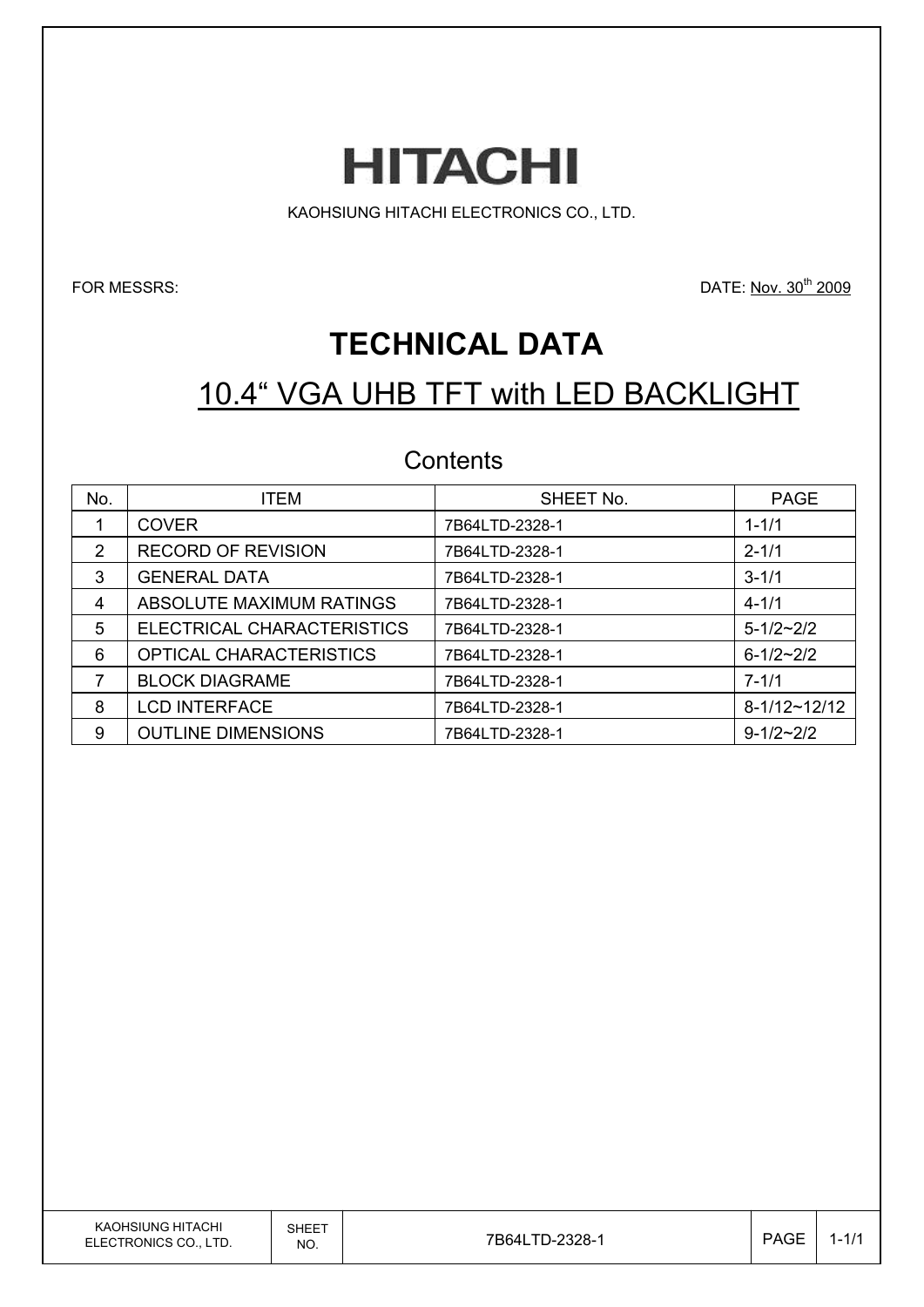|                                            | 2. RECORD OF REVISION |                     |                |      |           |
|--------------------------------------------|-----------------------|---------------------|----------------|------|-----------|
| DATE                                       | SHEET No.             |                     | <b>SUMMARY</b> |      |           |
|                                            |                       |                     |                |      |           |
|                                            |                       |                     |                |      |           |
|                                            |                       |                     |                |      |           |
|                                            |                       |                     |                |      |           |
|                                            |                       |                     |                |      |           |
|                                            |                       |                     |                |      |           |
| KAOHSIUNG HITACHI<br>ELECTRONICS CO., LTD. |                       | <b>SHEET</b><br>NO. | 7B64LTD-2328-1 | PAGE | $2 - 1/1$ |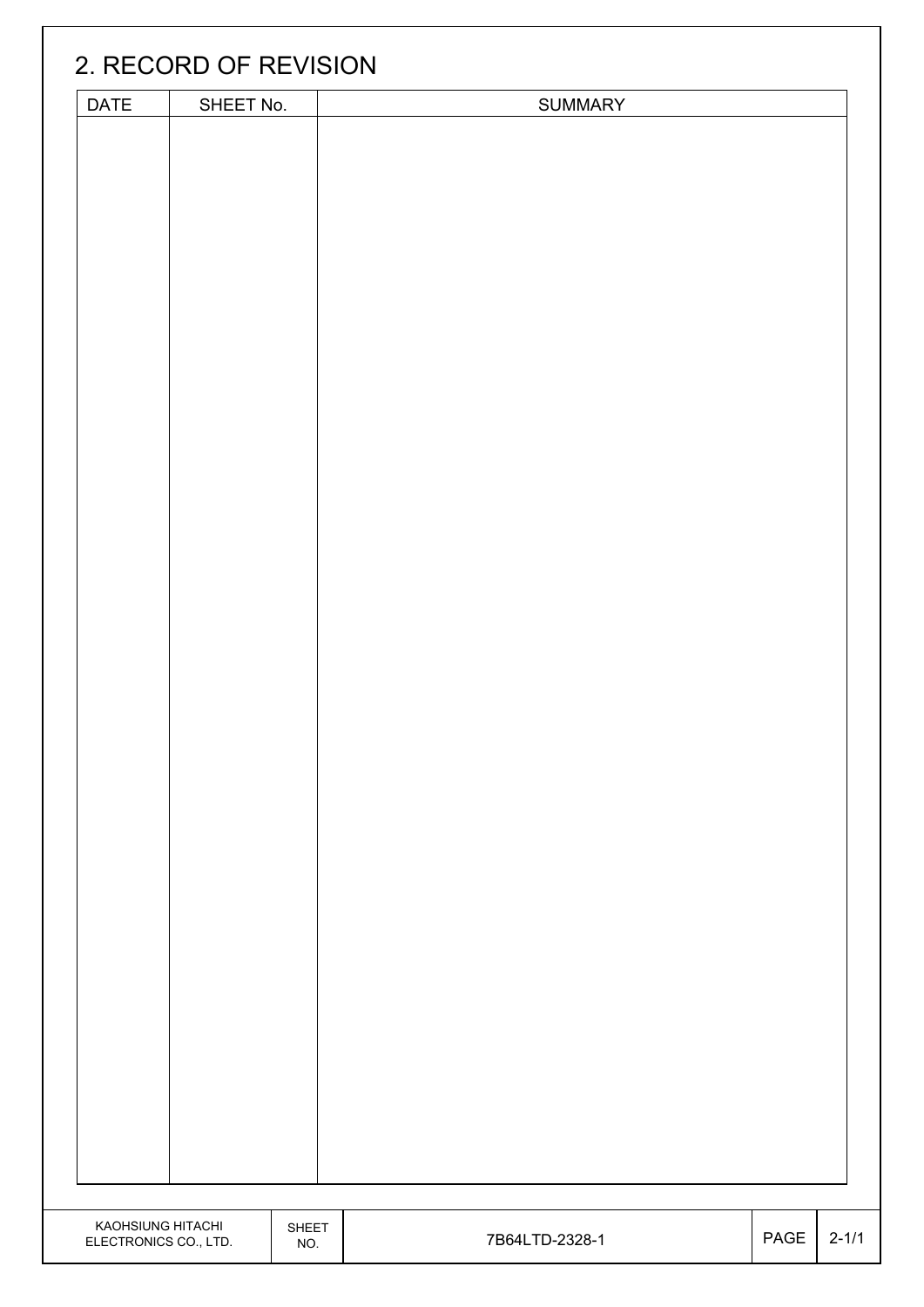## 3. GENERAL DATA

### 3.1 DISPLAY FEATURES

This module is a 10.4" VGA of 4:3 format amorphous silicon TFT. The pixel format is vertical stripe and sub pixels are arranged as R (red), G (green), B (blue) sequentially. This display is RoHS compliant, COG (chip on glass) technology and LED backlight are applied on this display.

| Part Name                      | TX26D**VM****                                                     |
|--------------------------------|-------------------------------------------------------------------|
| Module Dimensions              | 243.0(W) mm x 185.1(V) mm x (12.0) (D) mm                         |
| LCD Active Area                | 211.2(H) mm x 158.4(V) mm                                         |
| <b>Pixel Pitch</b>             | $0.33(W)$ mm x 0.33 (H) mm                                        |
| Resolution                     | 640 x 3(RGB)(W) x 480(H) dots                                     |
| <b>Color Pixel Arrangement</b> | R, G, B Vertical stripe                                           |
| LCD Type                       | Transmissive Color TFT; Normally White; Anti-Reflection Polarizer |
| Display Type                   | <b>Active Matrix</b>                                              |
| Number of Colors               | 262k Colors                                                       |
| <b>Backlight</b>               | 24 LEDs (6 series x 4)                                            |
| Weight                         | TBD                                                               |
| Interface                      | 1ch - LVDS / Receiver; 20 pins                                    |
| Power Supply Voltage           | 3.3V for LCD; 12V for Backlight                                   |
| <b>Power Consumption</b>       | (0.66W) for LCD; (8.16W) for Backlight                            |
| <b>Viewing Direction</b>       | 12 O'clock (without image inversion and least brightness change)  |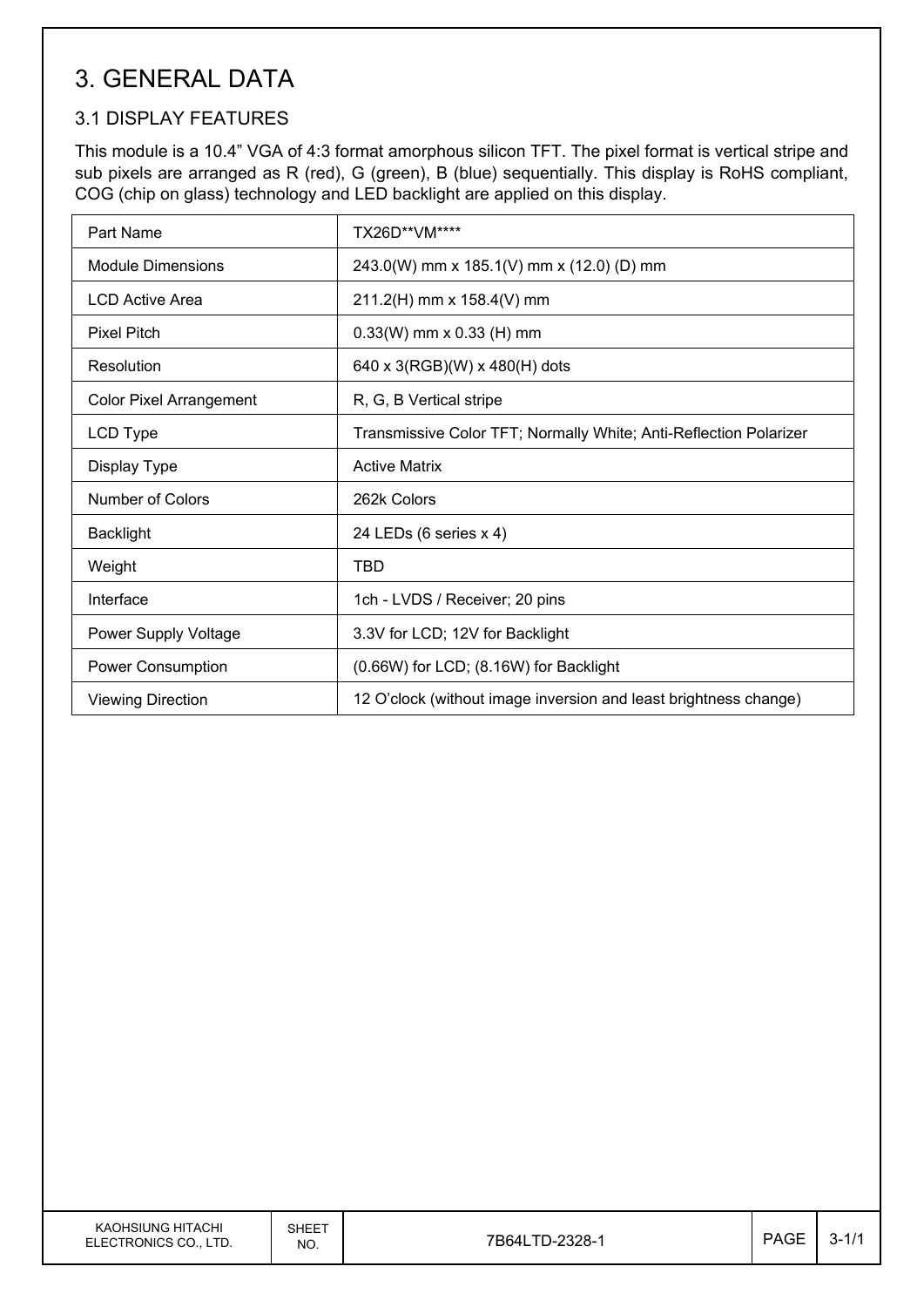## 4. ABSOLUTE MAXIMUM RATINGS

| Item                           | Symbol | Min.    | Max.      | Unit         | Remarks                  |
|--------------------------------|--------|---------|-----------|--------------|--------------------------|
| Supply Voltage                 | VDD    | $-0.3$  | 4         |              | $\overline{\phantom{0}}$ |
| Input Voltage of Logic         | VI     | $-0.2$  | $VDD+0.3$ |              | Note 1                   |
| <b>Operating Temperature</b>   | Top    | $(-20)$ | (70)      | $^{\circ}$ C | Note 2                   |
| Storage Temperature            | Tst    | (-30)   | (80)      | $^{\circ}$ C | Note 2                   |
| <b>Backlight Input Voltage</b> | VLED   | 10.0    | 17.0      |              |                          |

Note 1: The rating is defined for the signal voltages of the interface such as DTMG, DCLK, DIM, FRC, MSL and pixel data signal.

Note 2: The maximum rating is defined as above based on the temperature on the panel surface, which might be different from ambient temperature after assembling the panel into the application. Moreover, some temperature-related phenomenon as below needed to be noticed:

- Background color, contrast and response time would be different in temperatures other than  $25^{\circ}$ C.

- Operating under high temperature will shorten LED lifetime.

- Do not operate at or near the maximum ratings listed for extended periods of time. Exposure to such conditions may adversely impact product reliability and result in failures not covered by warranty.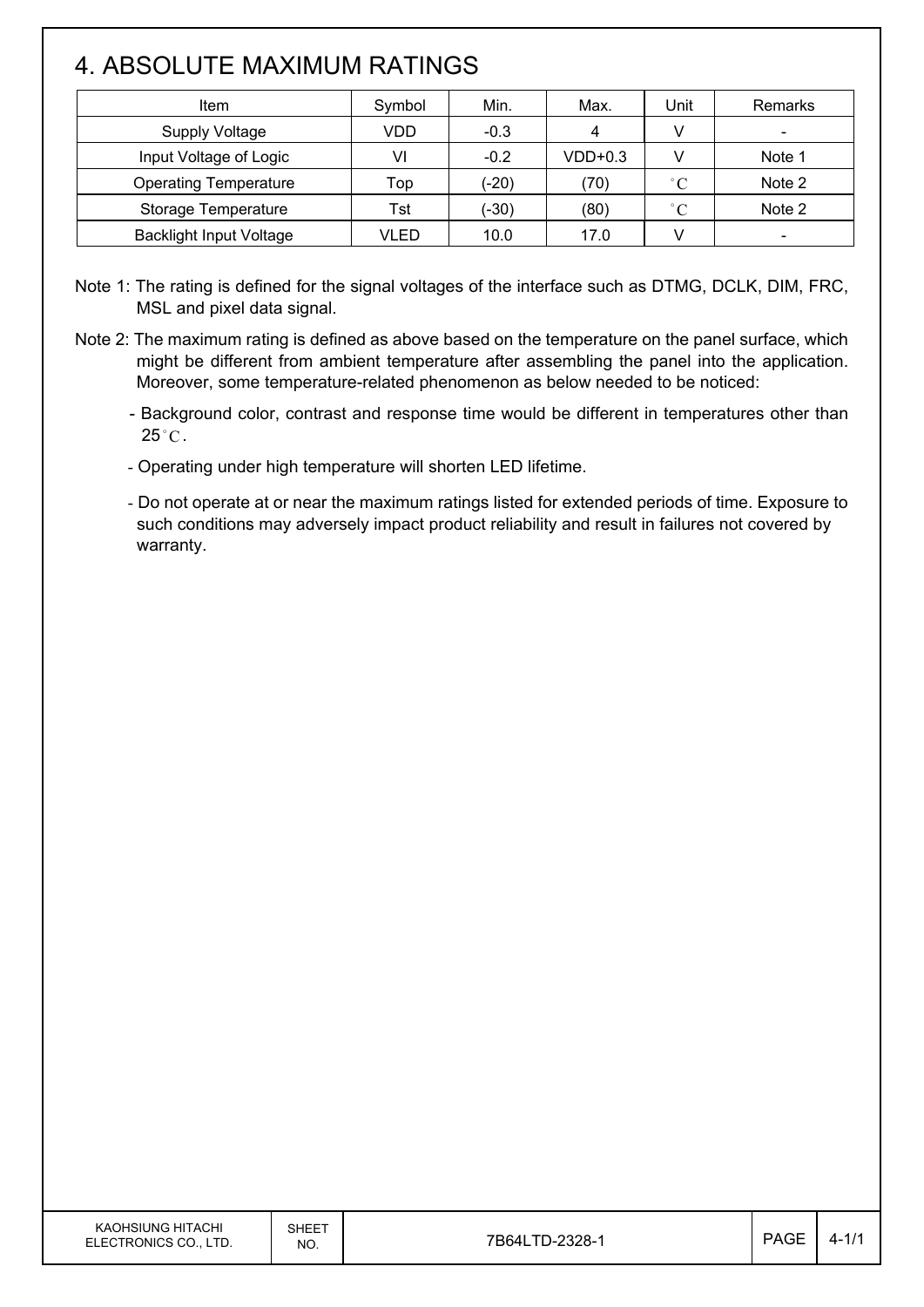# 5. ELECTRICAL CHARACTERISTICS

#### 5.1 LCD CHARACTERISTICS

#### $T_a = 25$  °C, VSS = 0V

| Item                                          | Symbol                     | Condition          | Min.   | Typ. | Max.   | Unit       | Remarks    |
|-----------------------------------------------|----------------------------|--------------------|--------|------|--------|------------|------------|
| Power Supply Voltage                          | <b>VDD</b>                 |                    | 3.0    | 3.3  | 3.6    | V          |            |
| Differential Input                            |                            | VIH                |        |      | $+100$ |            |            |
| Voltage for LVDS<br><b>Receiver Threshold</b> | VI                         | <b>VIL</b>         | $-100$ |      |        | mV         | Note 1     |
| <b>Power Supply Current</b>                   | <b>IDD</b>                 | VDD-VSS<br>$=3.3V$ |        | TBD  |        | mA         | Note 2,3,4 |
| <b>Vsync Frequency</b>                        | $f_{\rm v}$                |                    |        | 60   | 70     | Hz         | Note 5     |
| <b>Hsync Frequency</b>                        | $f_{\scriptscriptstyle H}$ |                    |        | 31.6 | 38     | <b>KHz</b> |            |
| <b>DCLK Frequency</b>                         | CLK                        |                    |        | 25   | 29     | MHz        |            |

#### Note 1: VCM=+1.2V

VCM between vin+ and vin- is common mode voltage of LVDS transmitter/receiver. The input terminal of LVDS transmitter is terminated with 100 $\Omega$ .



Note 2: fv=60Hz, fCLK=25.0MHz, and VDD=3.3V, are the test conditions.

Typical value is measured when displaying vertical 64 gray scale. Maximum is measured when displaying Vertical-stripe.



Note 3: For LVDS Transmitter Input

- Note 4: 1A fuse is built in the LCM. Current capacity for VDD power supply should be larger than 2A, so that the fuse built in the LCM (maximum) could appropriately work under the abnormal conditions.
- Note 5: Vertical Frequency 60Hz is recommended for best optical performance in terms of flicker.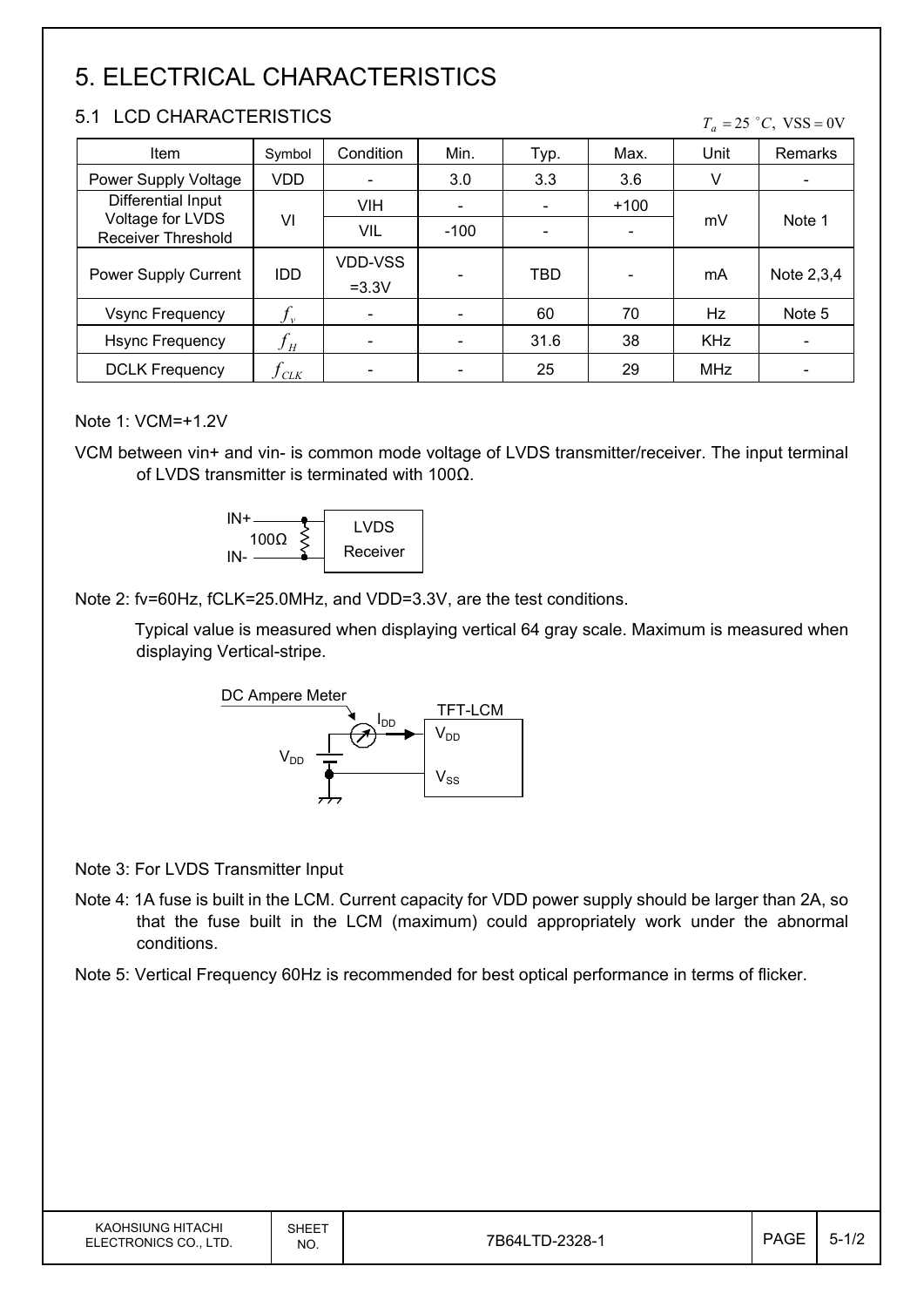### 5.2 BACKLIGHT CHARACTERISTICS

 $T_a = 25$  °C

| Item                       | Symbol                   | Condition             | Min.                     | Typ.  | Max.                     | Unit | Remarks |
|----------------------------|--------------------------|-----------------------|--------------------------|-------|--------------------------|------|---------|
| <b>LED Input Voltage</b>   | VLED                     | <b>Backlight Unit</b> | 10.8                     | 12.0  | 13.2                     |      | Note 1  |
| <b>LED Driving Current</b> |                          | DIM=0V;0%Duty         | $\overline{\phantom{0}}$ | (680) | $\overline{\phantom{0}}$ |      | Note 2  |
| (DIM Control)              | <b>ILED</b>              | DIM=3.3V;100%Duty     |                          | (11)  | $\overline{\phantom{a}}$ | mA   |         |
| _ED Lifetime               | $\overline{\phantom{0}}$ | 96mA x 4              |                          | 70k)  |                          | hrs  | Note 3  |

Note 1: As Fig 5.1 shown, all LEDs are controlled by the LED Driver when applying 12V VLED.

- Note 2: Dimming function can be obtained by applying DC voltage or PWM signal from the display interface CN1. The recommend PWM signal is  $1KHz \sim 10KHz$  with 3.3V amplitude. The brightness is increased when applied DC voltage or PWM duty of DIM Pin is decreased.
- Note 3: The estimated lifetime is specified as the time to reduce 50% brightness by applying 96mA x 4 at 25  $^{\circ}$  C .
- Note 4: 1A fuse is built in the LCM, current capacity for VDD power supply should be larger than 2A, so that the fuse built in the LCM (maximum) could appropriately work under the abnormal conditions.



Fig 5.1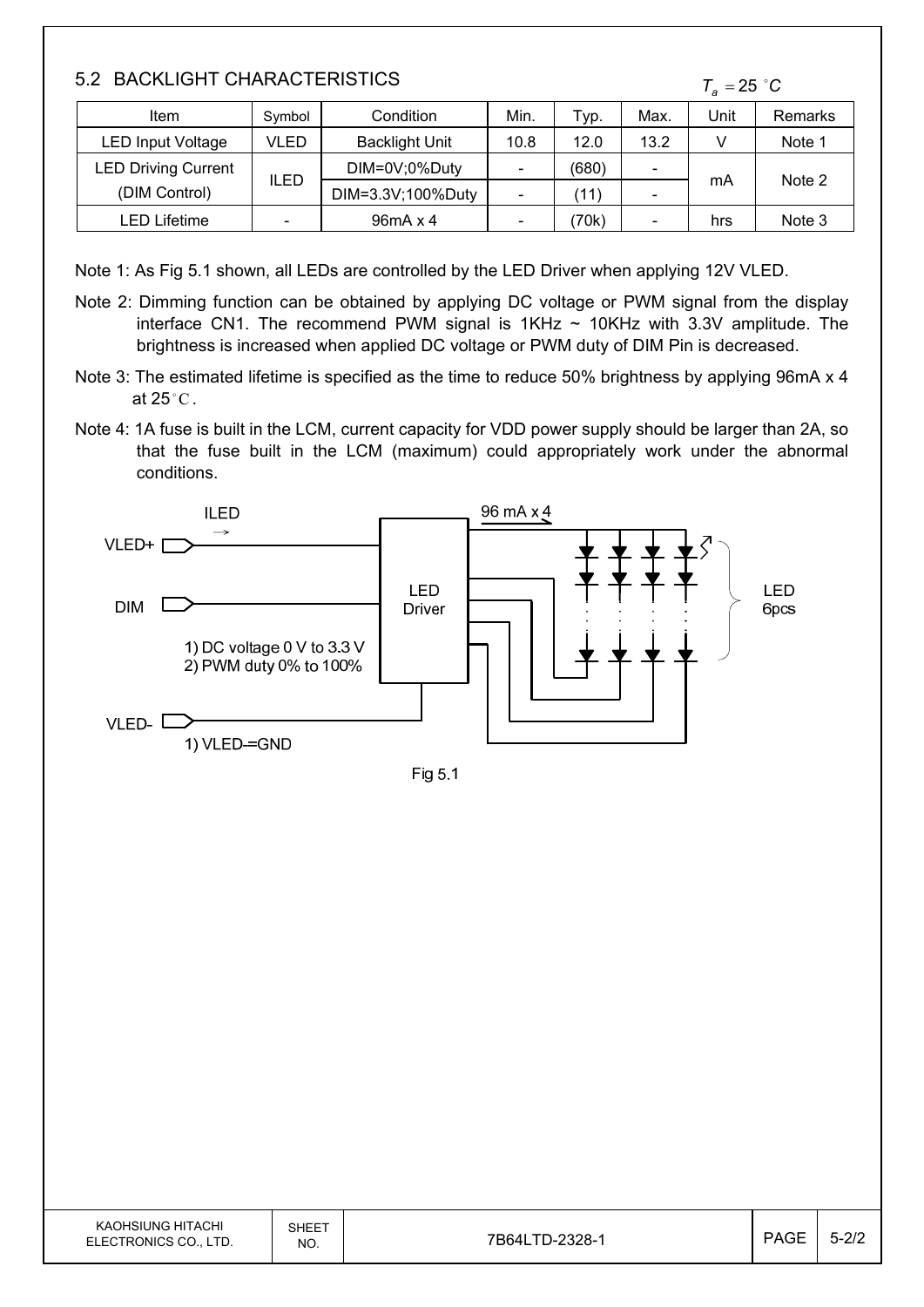### 6. OPTICAL CHARACTERISTICS

The optical characteristics are measured based on the conditions as below:

- Supplying the signals and voltages defined in the section of electrical characteristics.
- The backlight unit needs to be turned on for 30 minutes.
- The ambient temperature is 25 $^{\circ}$ C.
- In the dark room around 500~1000 lx, the equipment has been set for the measurements as shown in Fig 6.1.

|                                     |             |                          |                                          |                          |                          |                | $T_a = 25 °C$ , $f_v = 60$ Hz, VDD = 3.3V |         |
|-------------------------------------|-------------|--------------------------|------------------------------------------|--------------------------|--------------------------|----------------|-------------------------------------------|---------|
| Item                                |             | Symbol                   | Condition                                | Min.                     | Typ.                     | Max.           | Unit                                      | Remarks |
| <b>Brightness of White</b>          |             | $\overline{\phantom{a}}$ |                                          | <b>TBD</b>               | (1000)                   | $\blacksquare$ | cd/m <sup>2</sup>                         | Note 1  |
| <b>Brightness Uniformity</b>        |             | $\overline{\phantom{a}}$ | $\phi = 0^{\circ}, \theta = 0^{\circ}$ , | <b>TBD</b>               | $\overline{\phantom{a}}$ |                | $\%$                                      | Note 2  |
| <b>Contrast Ratio</b>               |             | CR                       | ILED= $(384mA)$                          | $\blacksquare$           | (800)                    | $\blacksquare$ | $\blacksquare$                            | Note 3  |
| Response Time<br>(Rising + Falling) |             | $T_r + T_f$              | $\phi = 0^{\circ}, \theta = 0^{\circ}$   |                          | 30                       |                | ms                                        | Note 4  |
| NTSC Ratio                          |             |                          | $\phi = 0^{\circ}, \theta = 0^{\circ}$   |                          | <b>TBD</b>               |                | %                                         |         |
|                                     |             | $\theta$ x               | $\phi = 0^\circ$ , CR $\geq 10$          |                          | (60)                     |                |                                           | Note 5  |
|                                     |             | $\theta x'$              | $\phi = 180^{\circ}$ , CR $\geq 10$      | $\overline{\phantom{a}}$ | (60)                     |                |                                           |         |
| <b>Viewing Angle</b>                |             | $\theta$ y               | $\phi = 90^{\circ}$ , CR $\geq 10$       | $\blacksquare$           | (55)                     |                | Degree                                    |         |
|                                     |             | $\theta$ y'              | $\phi = 270^\circ$ , CR $\geq 10$        | $\blacksquare$           | (60)                     |                |                                           |         |
|                                     |             | X                        |                                          | $\blacksquare$           | (0.62)                   |                |                                           |         |
|                                     | Red         | Y                        |                                          | $\blacksquare$           | (0.34)                   |                |                                           |         |
|                                     |             | X                        |                                          | $\blacksquare$           | (0.31)                   |                |                                           |         |
| Color                               | Green       | Y                        |                                          | $\overline{\phantom{a}}$ | (0.59)                   |                |                                           |         |
| Chromaticity                        |             | X                        | $\phi = 0^{\circ}, \theta = 0^{\circ}$   | $\blacksquare$           | (0.14)                   |                |                                           | Note 6  |
|                                     | <b>Blue</b> | Y                        |                                          | $\blacksquare$           | (0.09)                   |                |                                           |         |
|                                     |             | X                        |                                          |                          | (0.31)                   |                |                                           |         |
|                                     | White       | Y                        |                                          |                          | (0.32)                   |                |                                           |         |

Note 1: The brightness is measured from the panel center point, P5 in Fig. 6.2, for the typical value.

Note 2: The brightness uniformity is calculated by the equation as below:

Brightness uniformity  $=\frac{1}{2}$  is  $\frac{1}{2}$  in  $\frac{1}{2}$  in  $\frac{1}{2}$  is  $\frac{1}{2}$  in  $\frac{1}{2}$  in  $\frac{1}{2}$  is  $\frac{1}{2}$  in  $\frac{1}{2}$  in  $\frac{1}{2}$  is  $\frac{1}{2}$  in  $\frac{1}{2}$  in  $\frac{1}{2}$  is  $\frac{1}{2}$  in  $\frac{1}{2}$  in  $\frac{$ Max.Brightness Brightness uniformity =  $\frac{\text{Min.~Brightness}}{\text{max.~S}}$ 

, which is based on the brightness values of the 9 points measured by BM-5 as shown in Fig. 6.2.

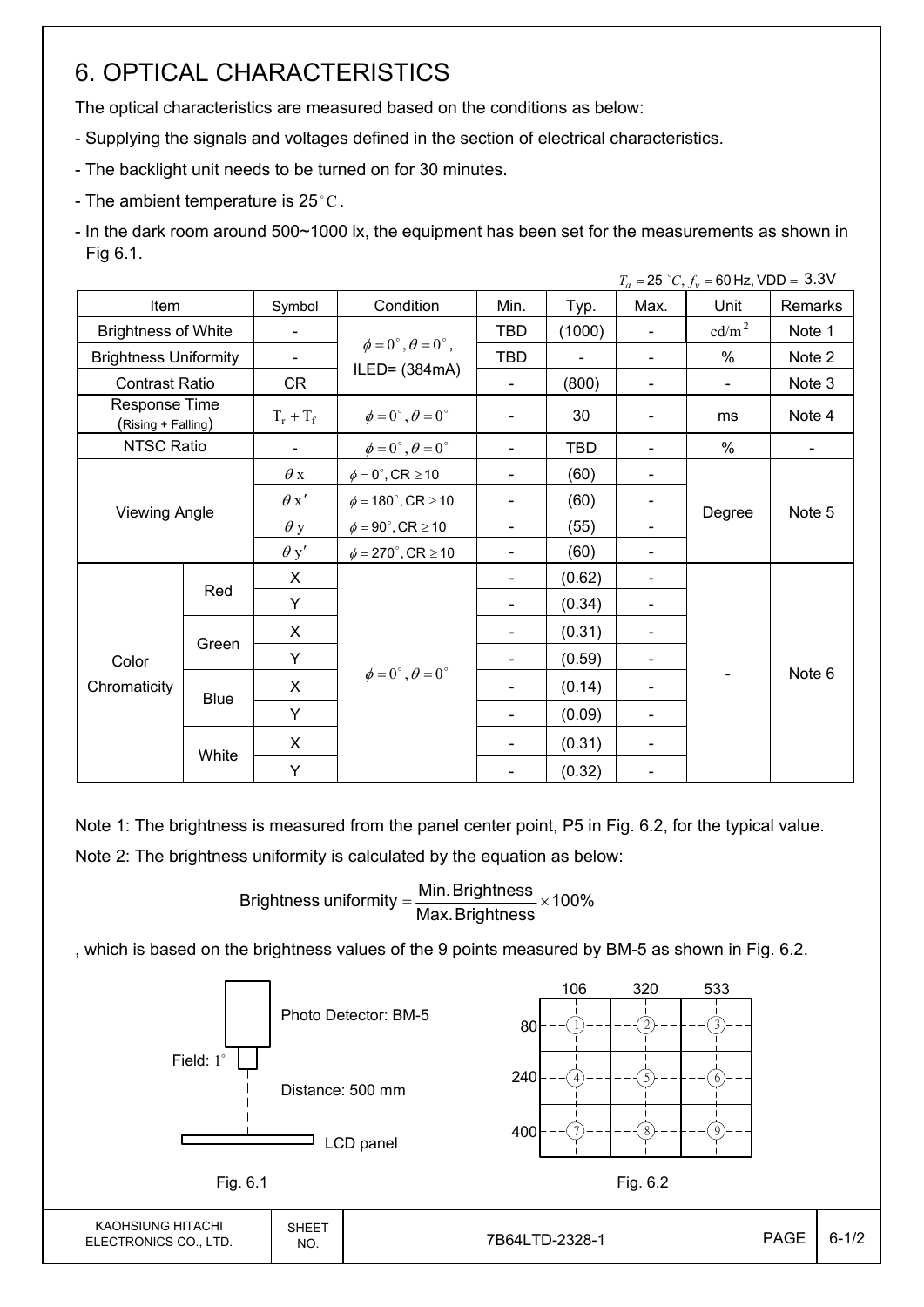Note 3: The Contrast Ratio is measured from the center point of the panel, P5, and defined as the following equation:

$$
CR = \frac{Brightness of White}{Brightness of Black}
$$

Note 4: The definition of response time is shown in Fig. 6.3. The rising time is the period from 90% brightness to 10% brightness when the data is from white to black. Oppositely, Falling time is the period from 10% brightness rising to 90% brightness.



Note 5: The definition of viewing angle is shown in Fig. 6.4. Angle  $\phi$  is used to represent viewing directions, for instance,  $\phi = 270^\circ$  means 6 o'clock, and  $\phi = 0^\circ$  means 3 o'clock. Moreover, angle  $\theta$  is used to represent viewing angles from axis Z toward plane XY.

 The viewing direction of this display is 12 o'clock, which means that a photograph with gray scale would not be reversed in color and the brightness change would be less from this direction. However, the best contrast peak would be located at 6 o'clock.





Note 6: The color chromaticity is measured from the center point of the panel, P5, as shown in Fig. 6.2.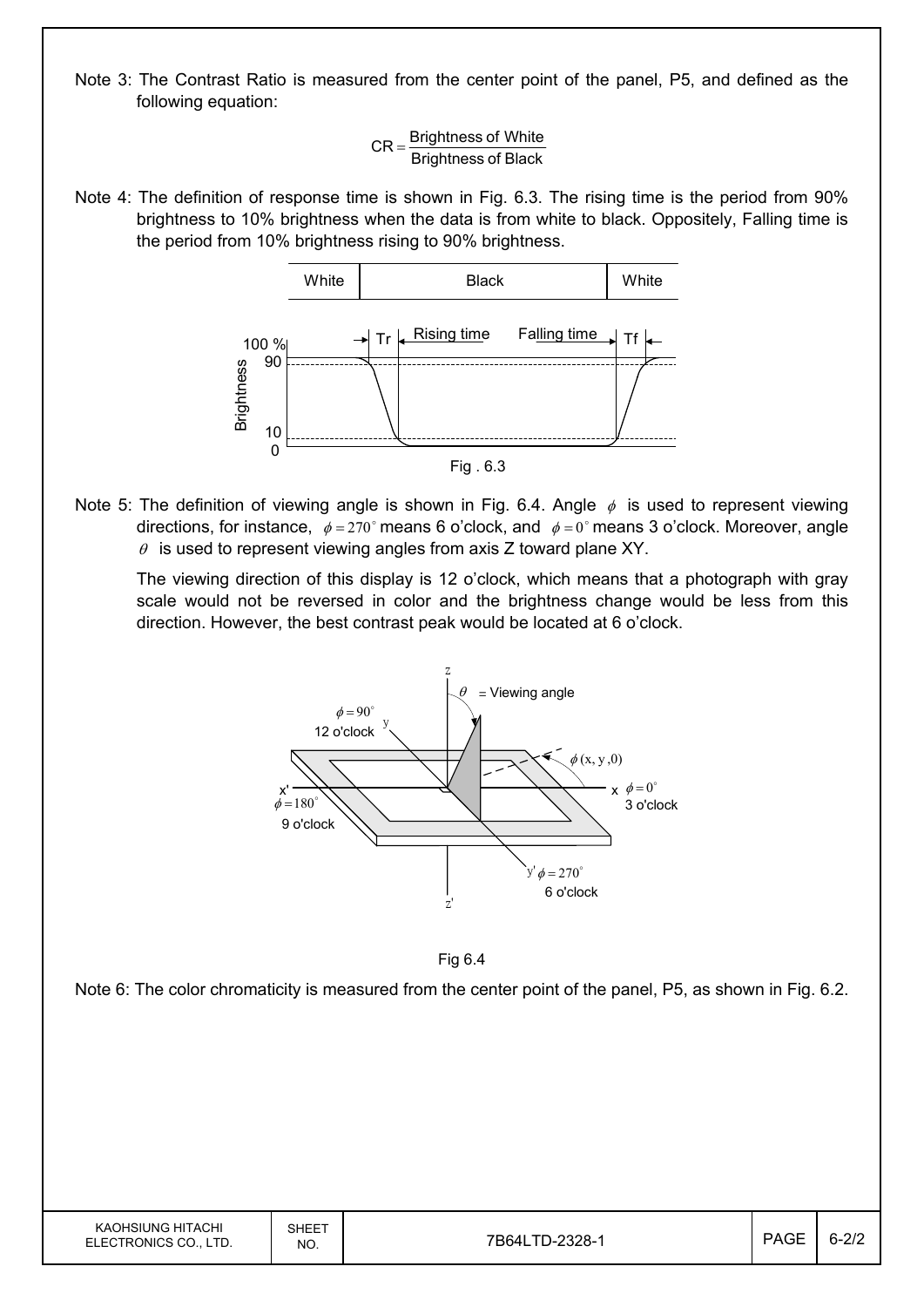# **7 BLOCK DIAGRAM**

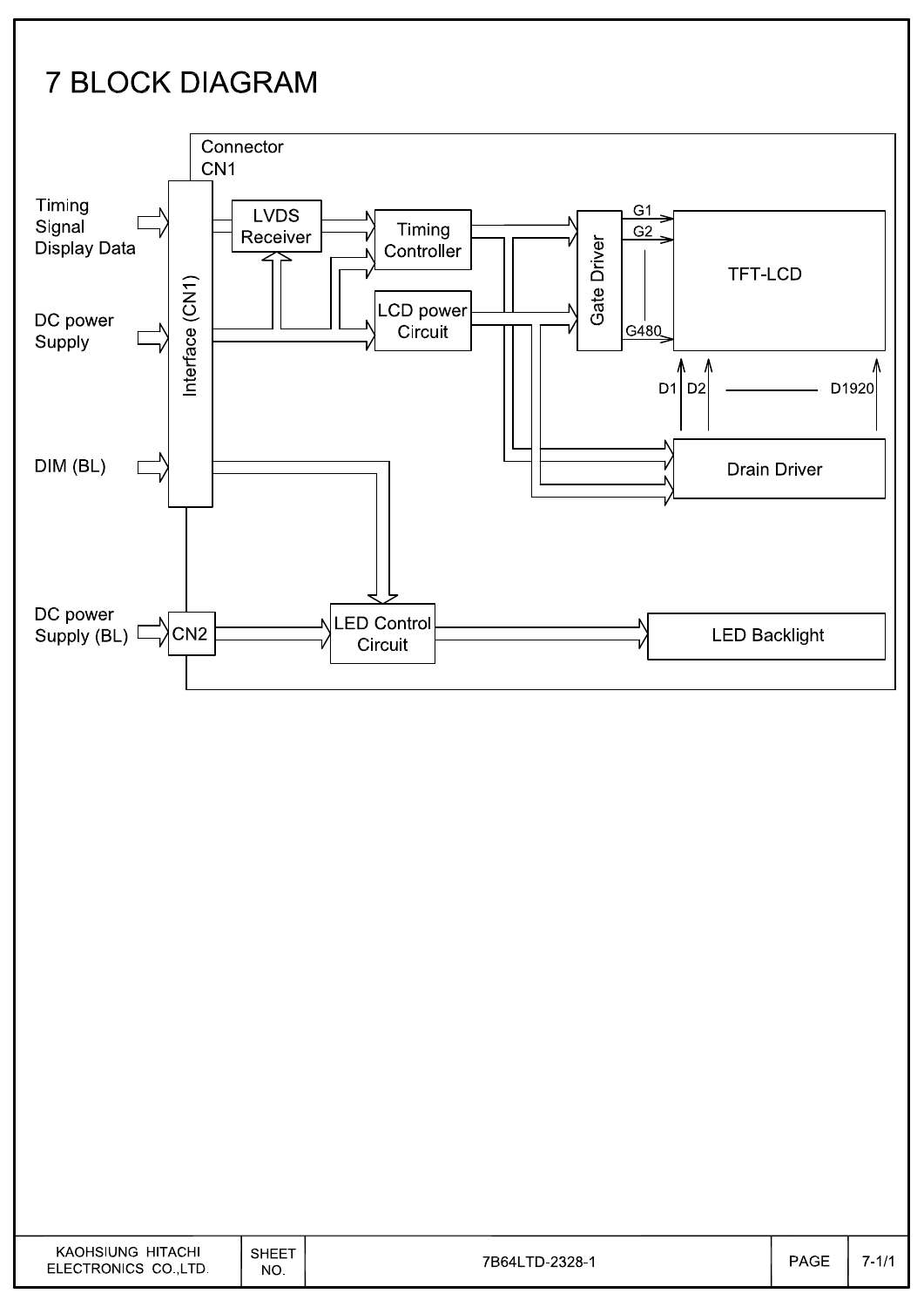## 8. LCD INTERFACE

### 8.1 INTERFACE PIN CONNECTIONS

The display interface connector is FI-SEB20P-HF13E-E1500 made by JAE and more details of the connector are shown in the section of outline dimension.

Pin assignment of LCD interface is as below:

| Pin No.        | Signal            | Function               | Pin No. | Signal     | Function                                   |
|----------------|-------------------|------------------------|---------|------------|--------------------------------------------|
|                | <b>VDD</b>        |                        | 11      | $IN2-$     |                                            |
| $\overline{2}$ | <b>VDD</b>        | Power Supply for Logic | 12      | $IN2+$     | <b>Pixel Data</b>                          |
| 3              | <b>VSS</b>        |                        | 13      | <b>VSS</b> | <b>GND</b>                                 |
| 4              | <b>VSS</b>        | <b>GND</b>             | 14      | CLK IN-    |                                            |
| 5              | IN <sub>0</sub> - | <b>Pixel Data</b>      | 15      | CLK IN+    | Clock                                      |
| 6              | $INO+$            |                        | 16      | <b>FRC</b> | L:6 bit Mode H:8 bit Mode                  |
| $\overline{7}$ | <b>VSS</b>        | <b>GND</b>             | 17      | $IN3-$     |                                            |
| 8              | $IN1-$            |                        | 18      | $IN3+$     | <b>Pixel Data</b>                          |
| 9              | $IN1+$            | <b>Pixel Data</b>      | 19      | <b>MSL</b> | LVDS Format Setting (Refer to<br>$P8-5/12$ |
| 10             | <b>VSS</b>        | <b>GND</b>             | 20      | <b>DIM</b> | Dimming function                           |

Note 1: IN n- and IN n+ (n=0,1,2,3), CLK IN- and CLK IN+ are recommended to be twisted or side-by-side FPC patterns, respectively.

Note 2: When using 6 bit RGB, the connection circuit of IN3-, IN3+ and MSL refers to P8-8/12.

The backlight interface connector is SM08B-SRSS-TB made by JST, and pin assignment of backlight is as below:

| Pin No. | Signal             | Level                    | <b>Function</b>      |
|---------|--------------------|--------------------------|----------------------|
| 1,2,3   | $V_{LED}$ +        | $\overline{\phantom{a}}$ | Power Supply for LED |
| 4,5     | <b>NC</b>          | $\overline{\phantom{a}}$ | No Connection        |
| 6,7,8   | V <sub>LED</sub> - | $\overline{\phantom{a}}$ | <b>GND</b>           |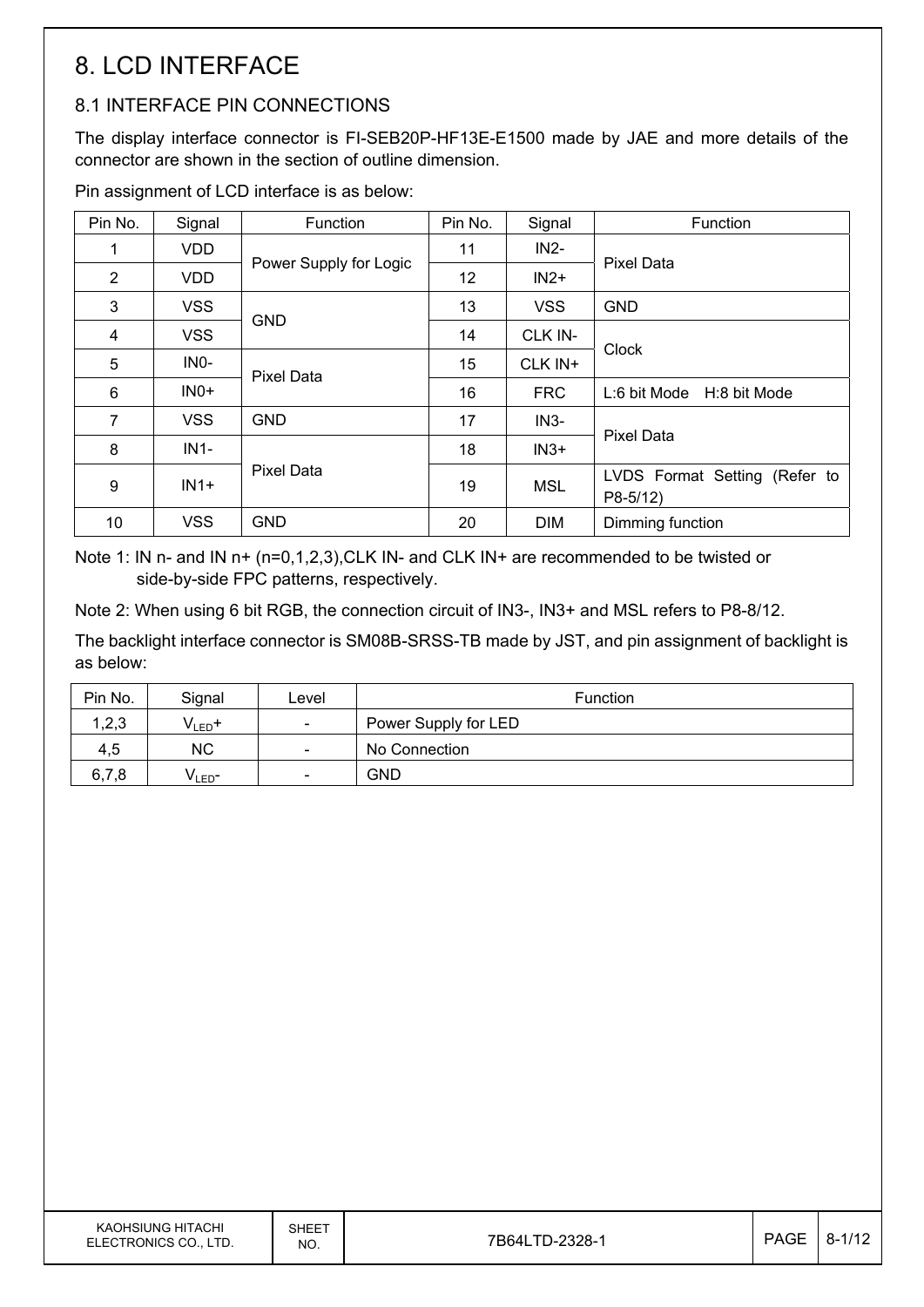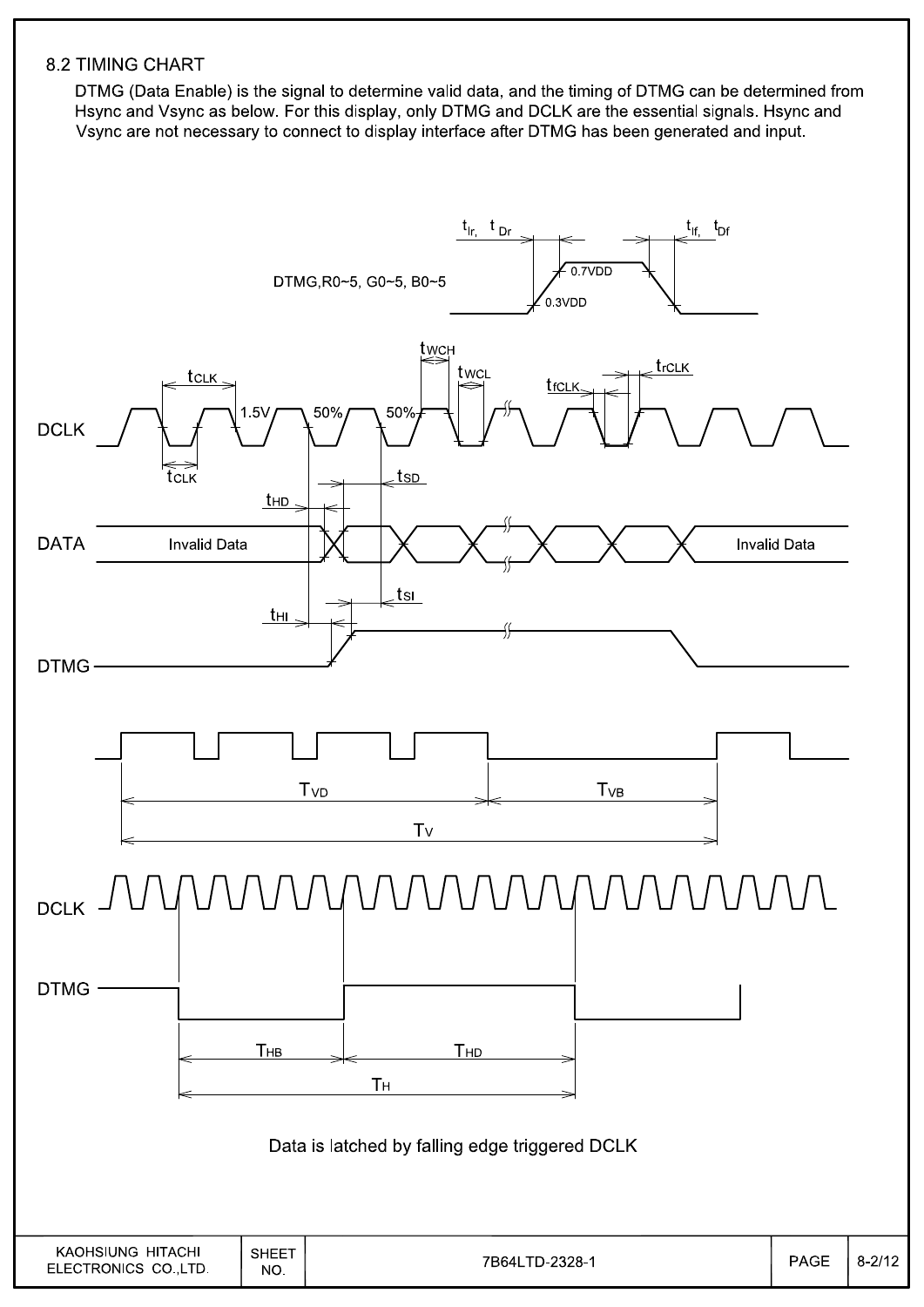|             | Item                        | Symbol                               | Min.                     | Typ.                         | Max.  | Unit                     |
|-------------|-----------------------------|--------------------------------------|--------------------------|------------------------------|-------|--------------------------|
|             | Cycle time                  | $t_{\scriptscriptstyle{\text{CLK}}}$ | 34.5                     | 40                           | 43    |                          |
|             | Low level Width             | $t_{\text{WCL}}$                     | 12                       |                              |       |                          |
|             | High level Width            | $t_{\text{WCH}}$                     | 12                       |                              |       | ns                       |
| <b>DCLK</b> | Rise time                   | $t_{\text{rCLK}}$                    | $\blacksquare$           |                              | 5     |                          |
|             | Fall time                   | $t_{\sf fCLK}$                       | $\overline{\phantom{a}}$ |                              | 5     |                          |
|             | Duty                        | D                                    | 0.45                     | 0.5                          | 0.55  | $\overline{\phantom{a}}$ |
|             | Set up time                 | $t_{\rm SI}$                         | 5                        |                              |       |                          |
|             | Hold time                   | $t_{\rm HI}$                         | 10                       | $\overline{\phantom{0}}$     |       | ns                       |
|             | Rise/Fall time              | $t_{\sf lr}, t_{\sf lf}$             | $\blacksquare$           | $\qquad \qquad \blacksquare$ | 5     | ns                       |
|             | <b>Horizontal Cycle</b>     | $T_{\rm H}$                          | (760)                    | (800)                        | (870) |                          |
| <b>DTMG</b> | Horizontal Valid Data width | $T_{HD}$                             | $\overline{\phantom{a}}$ | 640                          |       | <b>TH</b>                |
|             | Horizontal porch width      | $T_{HB}$                             | $\blacksquare$           | (160)                        |       |                          |
|             | Vertical Cycle              | Tv                                   | (515)                    | (525)                        | (609) |                          |
|             | Vertical Valid Data width   | T <sub>VD</sub>                      | $\overline{\phantom{a}}$ | 480                          |       | Tv                       |
|             | Vertical porch width        | $T_{VB}$                             | $\blacksquare$           | (45)                         |       |                          |
|             | Set up time                 | $t_{SD}$                             | 5                        | $\overline{\phantom{a}}$     |       |                          |
| Data        | Hold time                   | $t_{HD}$                             | 10                       |                              |       | ns                       |
|             | Rise/Fall time              | $t_{Dr}$ , $t_{Dr}$                  | $\overline{\phantom{a}}$ |                              | 5     | ns                       |

#### 8.3 INTERFACE TIMING SPECIFICATIONS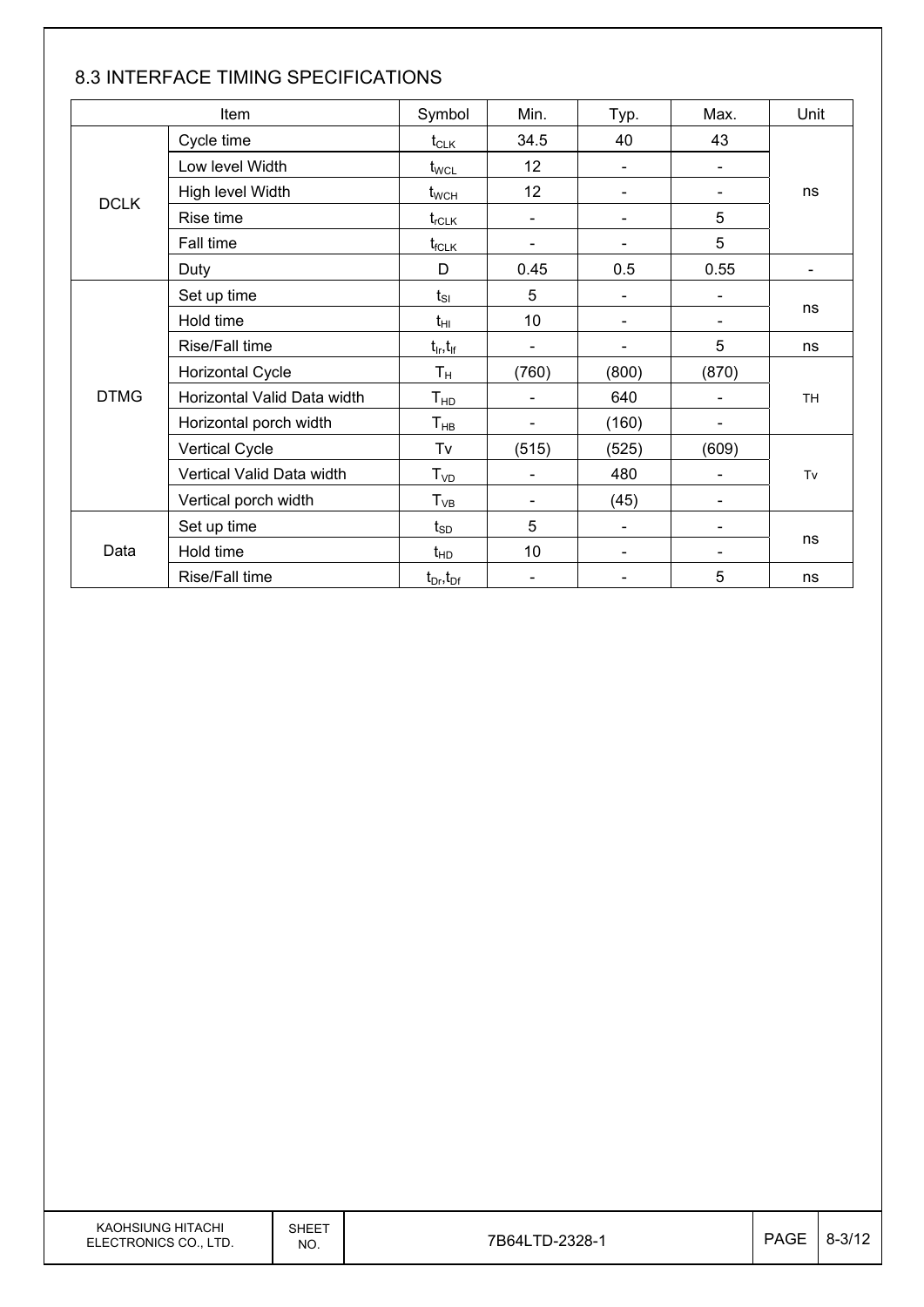#### 8.4 LVDS INTERFALE

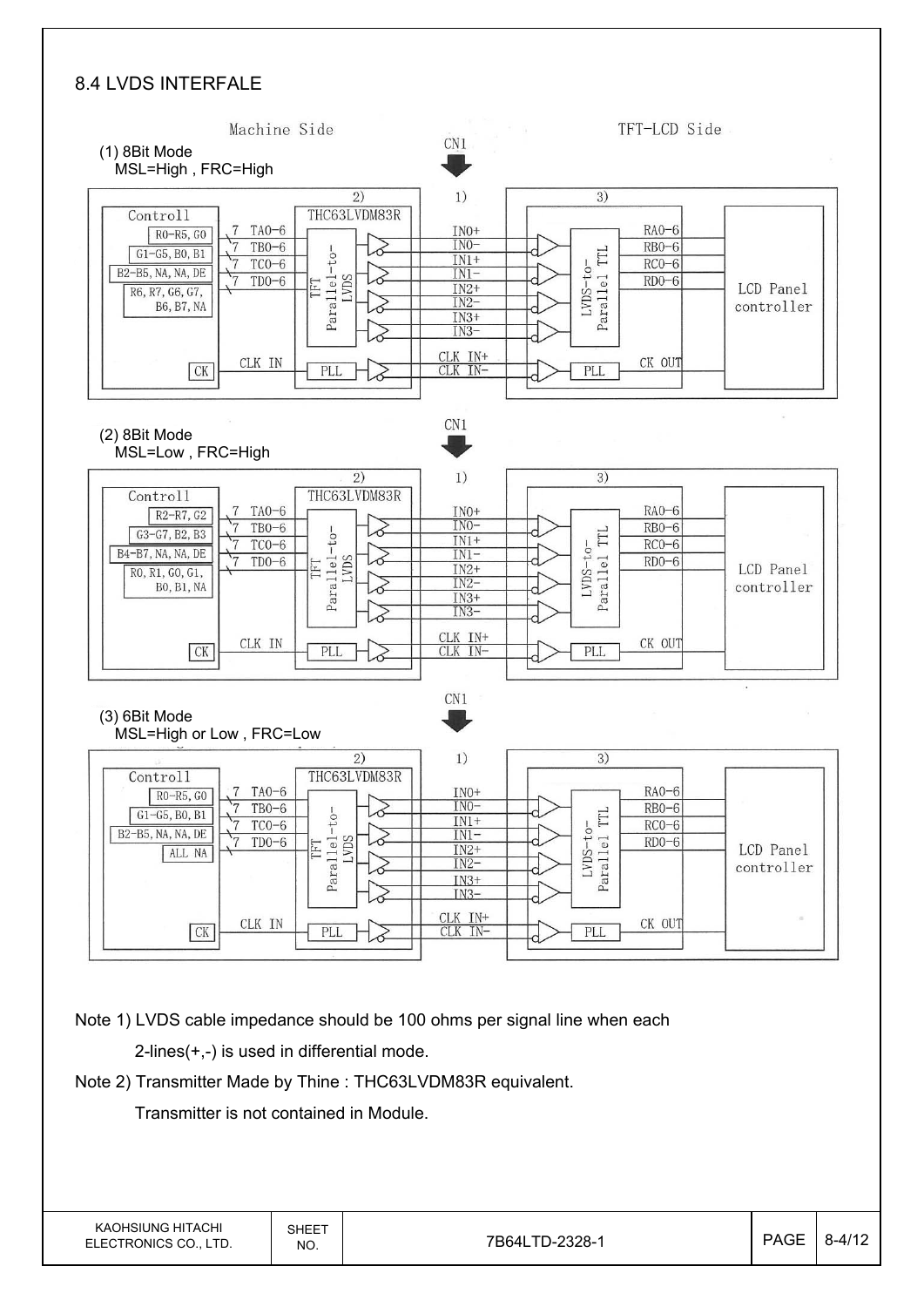#### 8.5 LVDS DATA MAPPING

#### 1) 8 Bit Mode

#### Note : Assignment in the Mode A(THC63LVDM83R)

|                         | Transmitter     | <b>MSL</b>     |                |  |
|-------------------------|-----------------|----------------|----------------|--|
| Pin No.                 | Date            | $=$ High       | $=$ Low        |  |
| 51                      | TA <sub>0</sub> | R0 (LSB)       | R2             |  |
| 52                      | TA <sub>1</sub> | R1             | R <sub>3</sub> |  |
| 54                      | TA <sub>2</sub> | R2             | R <sub>4</sub> |  |
| 55                      | TA <sub>3</sub> | R <sub>3</sub> | R <sub>5</sub> |  |
| 56                      | TA4             | R <sub>4</sub> | R <sub>6</sub> |  |
| 3                       | TA <sub>5</sub> | R5             | R7 (MSB)       |  |
| $\overline{\mathbf{4}}$ | TA <sub>6</sub> | G0 (LSB)       | G <sub>2</sub> |  |
| 6                       | TB <sub>0</sub> | G <sub>1</sub> | G <sub>3</sub> |  |
| $\overline{7}$          | TB1             | G <sub>2</sub> | G <sub>4</sub> |  |
| 11                      | TB <sub>2</sub> | G <sub>3</sub> | G <sub>5</sub> |  |
| 12                      | TB <sub>3</sub> | G4             | G <sub>6</sub> |  |
| 14                      | TB4             | G <sub>5</sub> | G7 (MSB)       |  |
| 15                      | TB <sub>5</sub> | B0 (LSB)       | B <sub>2</sub> |  |
| 19                      | TB6             | <b>B1</b>      | B <sub>3</sub> |  |
| 20                      | TC <sub>0</sub> | B <sub>2</sub> | B <sub>4</sub> |  |
| 22                      | TC <sub>1</sub> | B <sub>3</sub> | B <sub>5</sub> |  |
| 23                      | TC <sub>2</sub> | <b>B4</b>      | B <sub>6</sub> |  |
| 24                      | TC <sub>3</sub> | B <sub>5</sub> | B7 (MSB)       |  |
| 27                      | TC4             | (NA)           | (NA)           |  |
| 28                      | TC <sub>5</sub> | (NA)           | (NA)           |  |
| 30                      | TC6             | DE             | DE             |  |
| 50                      | TD <sub>0</sub> | R <sub>6</sub> | R0 (LSB)       |  |
| $\overline{2}$          | TD <sub>1</sub> | R7 (MSB)       | R1             |  |
| $\bf 8$                 | TD <sub>2</sub> | G <sub>6</sub> | G0 (LSB)       |  |
| 10                      | TD <sub>3</sub> | G7 (MSB)       | G <sub>1</sub> |  |
| 16                      | TD4             | B <sub>6</sub> | B0 (LSB)       |  |
| 18                      | TD <sub>5</sub> | B7 (MSB)       | B <sub>1</sub> |  |
| 25                      | TD <sub>6</sub> | (NA)           | (NA)           |  |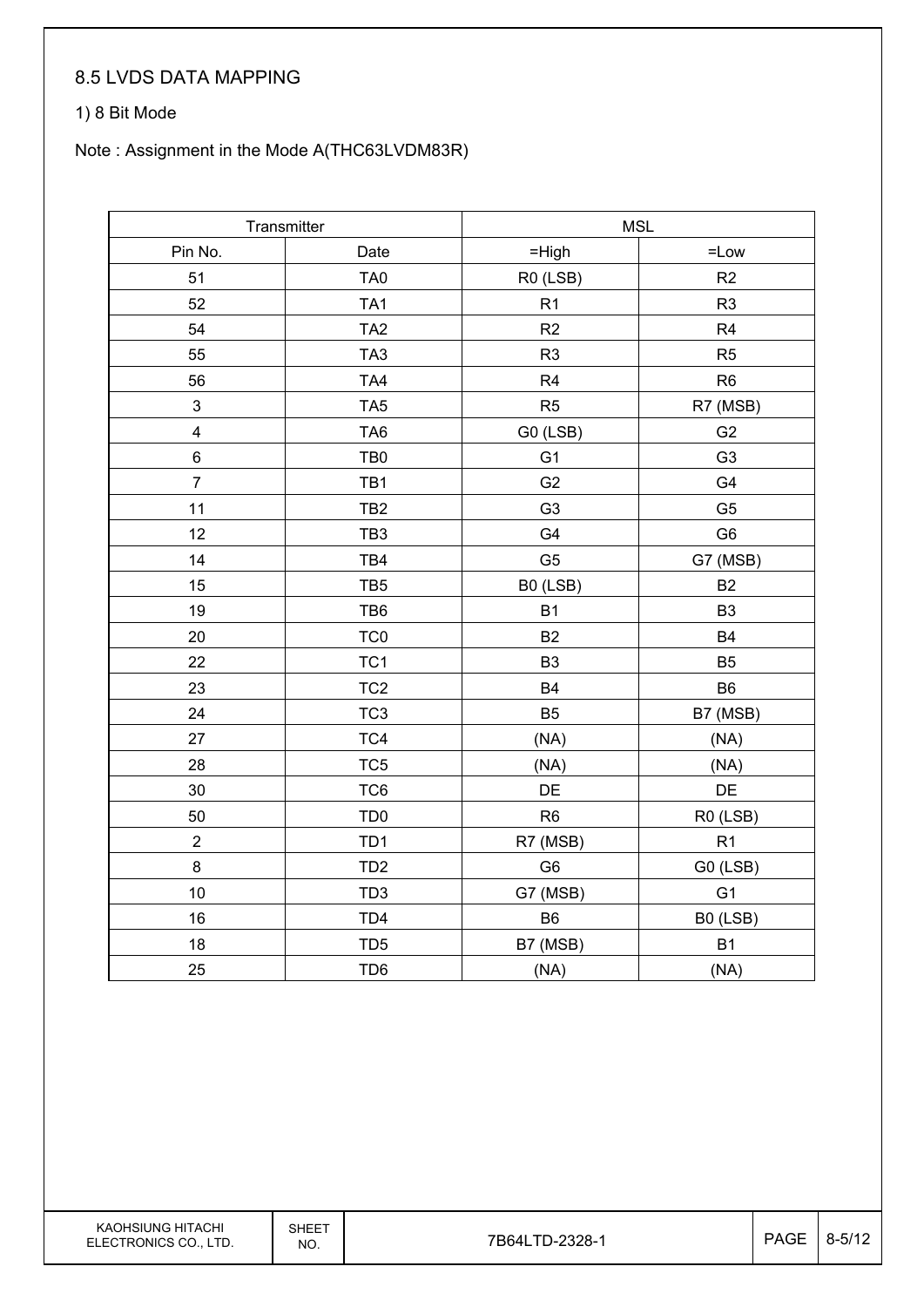

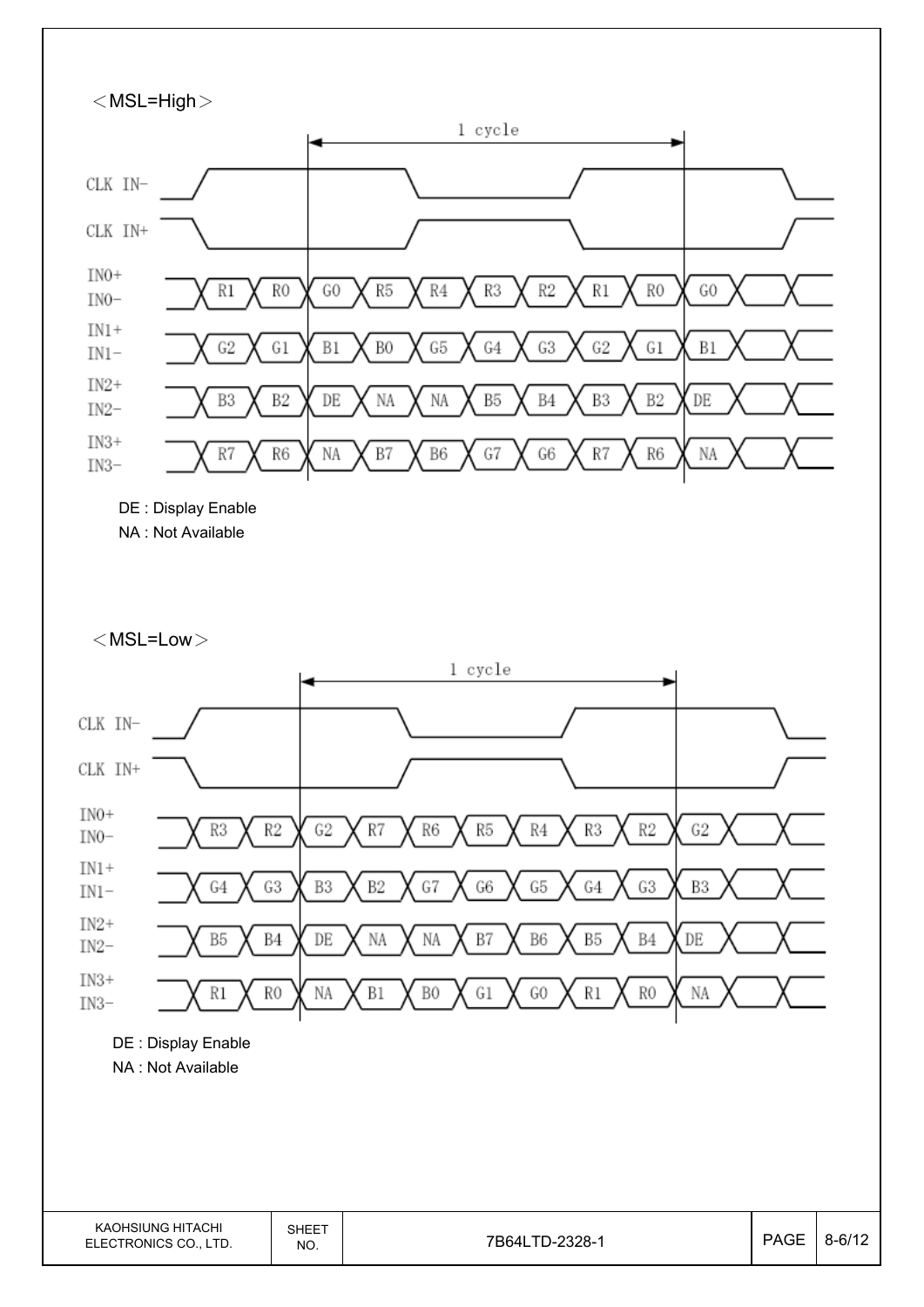#### 2) 6 Bit Mode

#### Note : Assignment in the Mode A(THC63LVDM83R)

|                           | Transmitter     | <b>MSL</b>     |                |  |
|---------------------------|-----------------|----------------|----------------|--|
| Pin No.                   | Date            | $=$ High       | $=$ Low        |  |
| 51                        | TA <sub>0</sub> | R0 (LSB)       | R0 (LSB)       |  |
| 52                        | TA <sub>1</sub> | R1             | R1             |  |
| 54                        | TA <sub>2</sub> | R2             | R2             |  |
| 55                        | TA <sub>3</sub> | R <sub>3</sub> | R <sub>3</sub> |  |
| 56                        | TA4             | R <sub>4</sub> | R4             |  |
| $\ensuremath{\mathsf{3}}$ | TA <sub>5</sub> | R5 (MSB)       | R5 (MSB)       |  |
| $\overline{\mathbf{4}}$   | TA <sub>6</sub> | G0 (LSB)       | G0 (LSB)       |  |
| 6                         | TB <sub>0</sub> | G <sub>1</sub> | G <sub>1</sub> |  |
| $\overline{7}$            | TB1             | G <sub>2</sub> | G <sub>2</sub> |  |
| 11                        | TB <sub>2</sub> | G <sub>3</sub> | G <sub>3</sub> |  |
| 12                        | TB <sub>3</sub> | G4             | G4             |  |
| 14                        | TB4             | G5 (MSB)       | G5 (MSB)       |  |
| 15                        | TB <sub>5</sub> | B0 (LSB)       | B0 (LSB)       |  |
| 19                        | TB6             | <b>B1</b>      | <b>B1</b>      |  |
| 20                        | TC <sub>0</sub> | <b>B2</b>      | <b>B2</b>      |  |
| 22                        | TC <sub>1</sub> | B <sub>3</sub> | B <sub>3</sub> |  |
| 23                        | TC <sub>2</sub> | <b>B4</b>      | <b>B4</b>      |  |
| 24                        | TC <sub>3</sub> | B5 (MSB)       | B5 (MSB)       |  |
| 27                        | TC4             | (NA)           | (NA)           |  |
| 28                        | TC <sub>5</sub> | (NA)           | (NA)           |  |
| 30                        | TC6             | DE             | DE             |  |
| 50                        | TD <sub>0</sub> | (NA)           | (NA)           |  |
| $\overline{2}$            | TD <sub>1</sub> | (NA)           | (NA)           |  |
| $\bf 8$                   | TD <sub>2</sub> | (NA)           | (NA)           |  |
| 10                        | TD <sub>3</sub> | (NA)           | (NA)           |  |
| 16                        | TD4             | (NA)           | (NA)           |  |
| 18                        | TD <sub>5</sub> | (NA)           | (NA)           |  |
| 25                        | TD <sub>6</sub> | (NA)           | (NA)           |  |

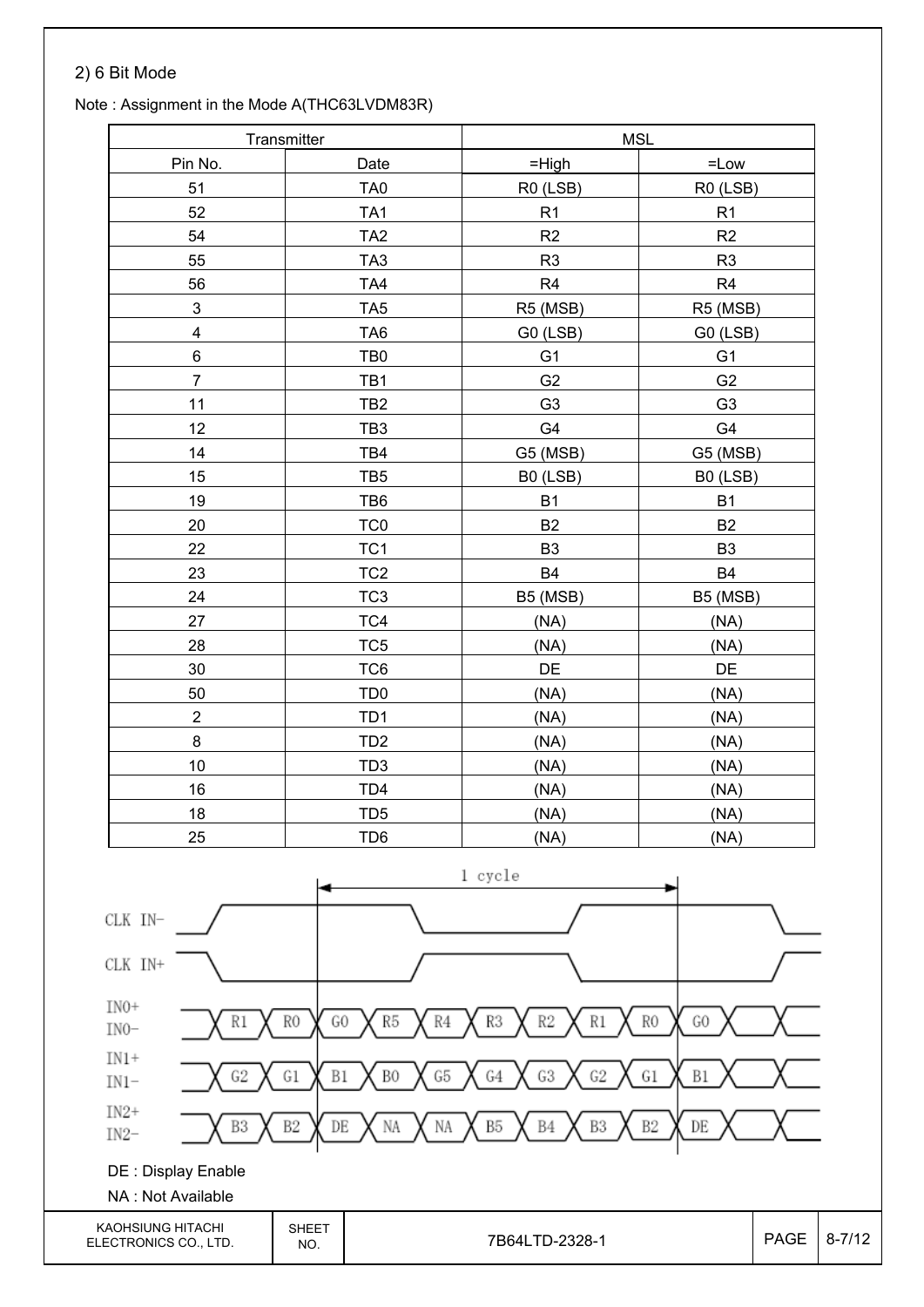Ϡ Connection circuit of IN3-, IN3+ for 6 bit mode

Ԙ Connect TD0ДTD5 to GND

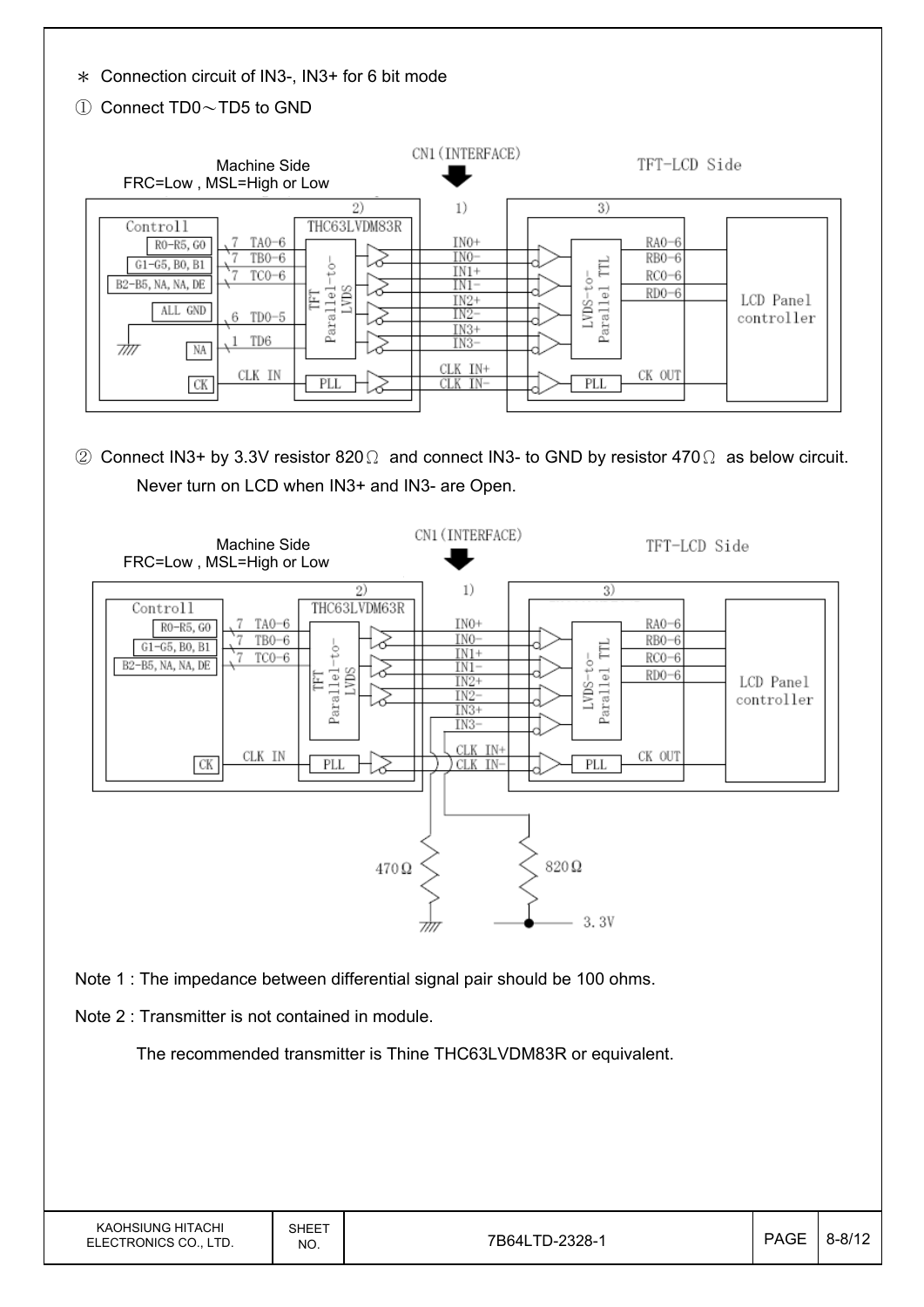#### 8.6 LVDS RECEIVER TIMING



RinX=(RinX+)-(RinX-) (X=0,1,2,3)

|               | Item              | Symbol           | Min.                     | Typ.        | Max.           | Unit | Note |
|---------------|-------------------|------------------|--------------------------|-------------|----------------|------|------|
| <b>DCLK</b>   | <b>FREQUENCY</b>  | 1/tc             | $\overline{\phantom{a}}$ | (25)        | (29)           | MHz  |      |
| <b>RinX</b>   | 0 data position   | tRP0             | 1/7*tCLK -0.65           | $1/7$ *tCLK | 1/7tCLK +0.65  |      |      |
| $(X=0,1,2,3)$ | 1st data position | tRP1             | $-0.65$                  | 0           | $+0.65$        |      |      |
|               | 2nd data position | tRP2             | $6/7$ *tCLK -0.65        | 6/7*tCLK    | 6/7*tCLK +0.65 |      |      |
|               | 3rd data position | t <sub>RP3</sub> | 5/7*tCLK -0.65           | 5/7*tCLK    | 5/7*tCLK +0.65 | ns   |      |
|               | 4th data position | tRP4             | 4/7*tCLK -0.65           | 4/7*tCLK    | 4/7*tCLK +0.65 |      |      |
|               | 5th data position | tRP5             | 3/7*tCLK -0.65           | $3/7$ *tCLK | 3/7*tCLK +0.65 |      |      |
|               | 6th data position | tRP6             | 2/7*tCLK -0.65           | $2/7$ *tCLK | 2/7*tCLK +0.65 |      |      |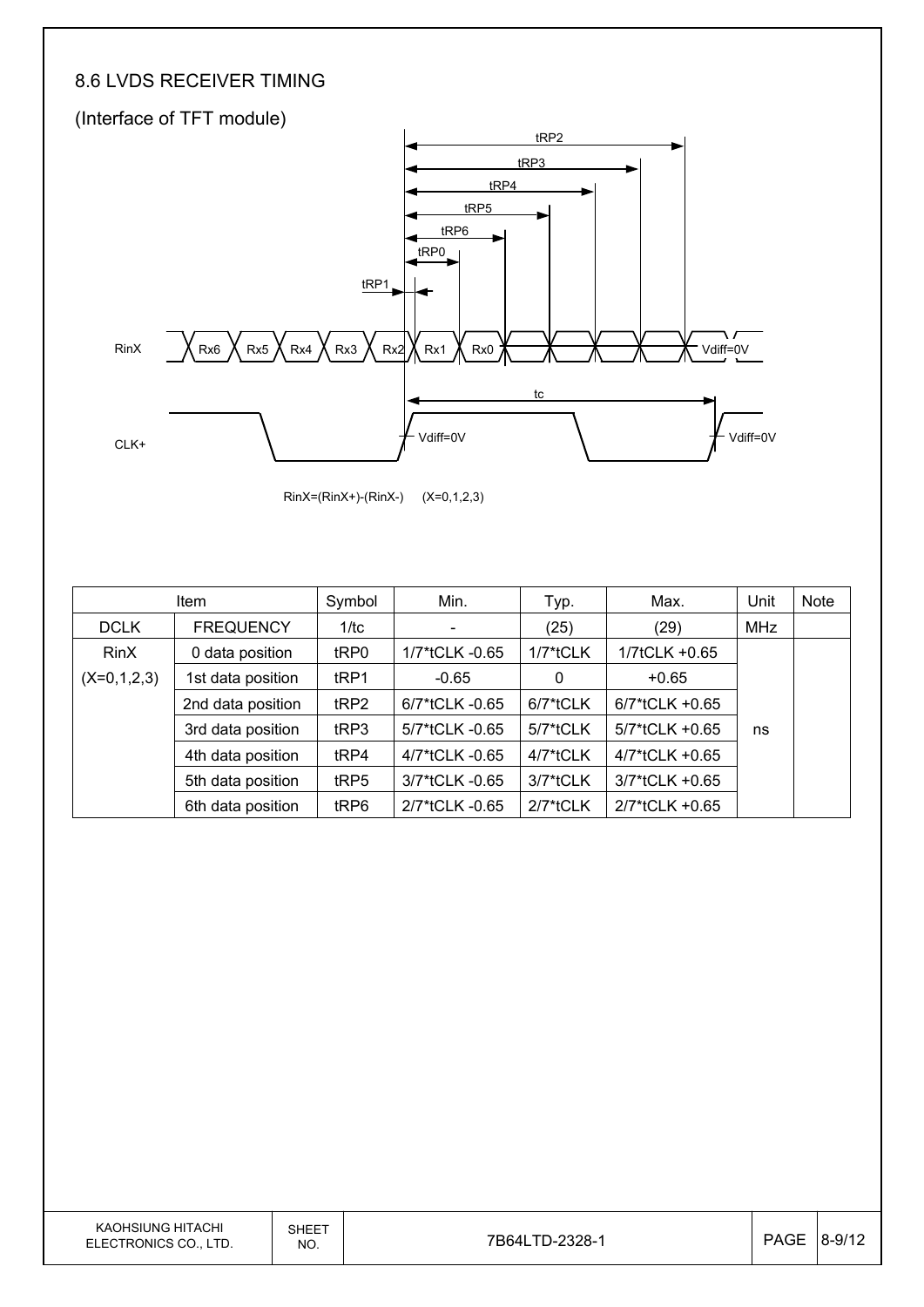### 8.7 POWER SEQUENCE



Note 1: VDD(+)=Power supply voltage

VI(t)=LVDS Interface Signal

VLED=Back-Light Power Supply voltage

#### Note 2:  $0V \leq VI(t) \leq VDD(t)$

VI(t) and VDD(t) is a surfeit of condition for power on/off.

Note 3: Input Voltage (Signal) should not be set high impedance when power on.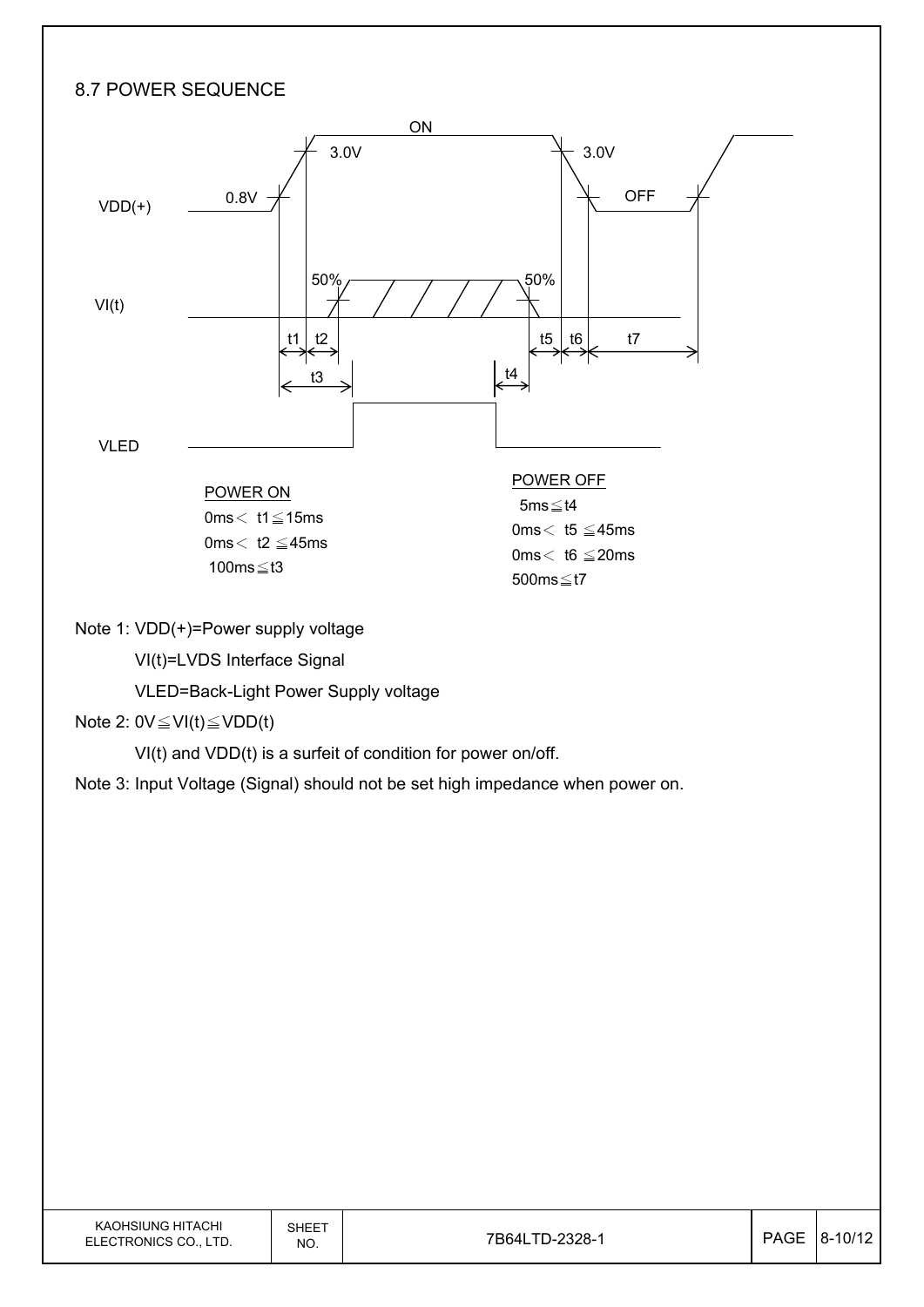|                                                                                                                                                                                                                                        | 8.8 DATA INPUT for DISPLAY COLOR(8 BIT MODE)                                                                                                                                          |                |                      |                      |                |                      |                      |                      |                      |                      |                      |                      |                      |                      |                      |                |                      |                      |                      |                      |                      |                      |                      |                |                      |
|----------------------------------------------------------------------------------------------------------------------------------------------------------------------------------------------------------------------------------------|---------------------------------------------------------------------------------------------------------------------------------------------------------------------------------------|----------------|----------------------|----------------------|----------------|----------------------|----------------------|----------------------|----------------------|----------------------|----------------------|----------------------|----------------------|----------------------|----------------------|----------------|----------------------|----------------------|----------------------|----------------------|----------------------|----------------------|----------------------|----------------|----------------------|
|                                                                                                                                                                                                                                        | Data<br>Red                                                                                                                                                                           |                |                      |                      |                |                      |                      |                      | Green                | Data                 |                      |                      |                      | Data<br>Blue         |                      |                |                      |                      |                      |                      |                      |                      |                      |                |                      |
| Input                                                                                                                                                                                                                                  |                                                                                                                                                                                       | R7             | R <sub>6</sub>       | R <sub>5</sub>       | R4             | R <sub>3</sub>       | R <sub>2</sub>       | R1                   | R <sub>0</sub>       | G7                   | G6                   | G <sub>5</sub>       | G4                   | G <sub>3</sub>       | G <sub>2</sub>       | G1             | G0                   | <b>B7</b>            | B <sub>6</sub>       | B5                   | B <sub>4</sub>       | B <sub>3</sub>       | <b>B2</b>            | <b>B1</b>      | B <sub>0</sub>       |
| color                                                                                                                                                                                                                                  |                                                                                                                                                                                       | <b>MSB</b>     |                      |                      |                |                      |                      |                      | <b>LSB</b>           | <b>MSB</b>           |                      |                      |                      |                      |                      |                | <b>LSB</b>           | MSB                  |                      |                      |                      |                      |                      |                | <b>LSB</b>           |
|                                                                                                                                                                                                                                        | <b>Black</b>                                                                                                                                                                          | $\mathbf 0$    | $\mathbf 0$          | 0                    | 0              | $\mathbf 0$          | 0                    | 0                    | 0                    | 0                    | 0                    | 0                    | 0                    | 0                    | $\mathbf 0$          | 0              | 0                    | 0                    | 0                    | 0                    | 0                    | 0                    | 0                    | 0              | 0                    |
|                                                                                                                                                                                                                                        | Red(255)                                                                                                                                                                              | $\mathbf{1}$   | $\mathbf{1}$         | $\mathbf{1}$         | 1              | $\mathbf{1}$         | $\mathbf{1}$         | 1                    | $\mathbf{1}$         | 0                    | 0                    | $\mathbf 0$          | 0                    | 0                    | 0                    | 0              | 0                    | 0                    | 0                    | 0                    | 0                    | 0                    | 0                    | 0              | 0                    |
|                                                                                                                                                                                                                                        | Green(255)                                                                                                                                                                            | 0              | 0                    | 0                    | 0              | 0                    | 0                    | 0                    | 0                    | $\mathbf{1}$         | 1                    | $\mathbf{1}$         | $\mathbf{1}$         | 1                    | $\mathbf{1}$         | $\mathbf{1}$   | 1                    | 0                    | 0                    | 0                    | 0                    | 0                    | 0                    | 0              | 0                    |
| Basic                                                                                                                                                                                                                                  | <b>Blue(255)</b>                                                                                                                                                                      | $\mathbf 0$    | $\mathbf 0$          | 0                    | 0              | $\mathbf 0$          | 0                    | 0                    | $\mathbf 0$          | 0                    | 0                    | $\mathbf 0$          | 0                    | 0                    | 0                    | 0              | 0                    | $\mathbf{1}$         | $\mathbf{1}$         | 1                    | 1                    | $\mathbf 1$          | 1                    | 1              | 1                    |
| Color                                                                                                                                                                                                                                  | Cyan                                                                                                                                                                                  | 0              | 0                    | 0                    | 0              | 0                    | 0                    | 0                    | 0                    | $\mathbf{1}$         | 1                    | 1                    | 1                    | 1                    | 1                    | 1              | 1                    | $\mathbf{1}$         | 1                    | 1                    | 1                    | 1                    | 1                    | $\mathbf{1}$   | 1                    |
|                                                                                                                                                                                                                                        | Magenta                                                                                                                                                                               | $\mathbf{1}$   | 1                    | 1                    | 1              | $\mathbf{1}$         | $\mathbf{1}$         | 1                    | 1                    | 0                    | 0                    | 0                    | 0                    | 0                    | 0                    | 0              | 0                    | 1                    | $\mathbf{1}$         | 1                    | 1                    | $\mathbf{1}$         | 1                    | 1              | 1                    |
|                                                                                                                                                                                                                                        | Yellow                                                                                                                                                                                | 1              | 1                    | 1                    | 1              | 1                    | 1                    | 1                    | 1                    | 1                    | 1                    | 1                    | 1                    | 1                    | 1                    | 1              | 1                    | 0                    | 0                    | 0                    | 0                    | 0                    | 0                    | 0              | 0                    |
|                                                                                                                                                                                                                                        | White                                                                                                                                                                                 | 1              | 1                    | 1                    | 1              | 1                    | 1                    | 1                    | 1                    | 1                    | 1                    | 1                    | 1                    | 1                    | 1                    | 1              | 1                    | 1                    | 1                    | 1                    | 1                    | $\mathbf{1}$         | 1                    | 1              | 1                    |
|                                                                                                                                                                                                                                        | <b>Black</b>                                                                                                                                                                          | $\Omega$       | 0                    | 0                    | 0              | $\mathbf 0$          | 0                    | 0                    | $\mathbf 0$          | 0                    | 0                    | $\mathbf 0$          | 0                    | 0                    | 0                    | 0              | 0                    | 0                    | 0                    | 0                    | 0                    | 0                    | 0                    | 0              | 0                    |
| Red                                                                                                                                                                                                                                    | Red(1)                                                                                                                                                                                | 0              | 0                    | 0                    | 0              | 0                    | 0                    | 0                    | 1                    | 0                    | 0                    | 0                    | 0                    | 0                    | 0                    | 0              | 0                    | 0                    | 0                    | 0                    | 0                    | 0                    | 0                    | 0              | 0                    |
|                                                                                                                                                                                                                                        | Red(2)                                                                                                                                                                                | 0              | 0                    | 0                    | 0              | 0                    | 0                    | 1                    | 0                    | 0                    | 0                    | 0                    | 0                    | 0                    | 0                    | 0              | 0                    | 0                    | 0                    | 0                    | 0                    | 0                    | 0                    | 0              | 0                    |
|                                                                                                                                                                                                                                        |                                                                                                                                                                                       | ÷              | $\ddot{\phantom{a}}$ | $\ddot{\phantom{a}}$ |                | $\ddot{\phantom{a}}$ | $\ddot{\phantom{a}}$ | $\ddot{\phantom{a}}$ | ÷                    | $\ddot{\phantom{a}}$ | $\ddot{\phantom{a}}$ | ÷                    | t                    | $\ddot{\phantom{a}}$ | $\ddot{\phantom{a}}$ | t              | t                    | $\ddot{\phantom{a}}$ | t                    | $\ddot{\phantom{a}}$ | $\ddot{\phantom{a}}$ | ÷                    | $\ddot{\phantom{a}}$ | $\ddot{\cdot}$ |                      |
|                                                                                                                                                                                                                                        | $\ddot{\phantom{a}}$                                                                                                                                                                  | ÷              | ÷                    | $\ddot{\phantom{a}}$ |                | ÷                    | $\ddot{\cdot}$       | $\ddot{\phantom{a}}$ | ÷                    | t                    | $\ddot{\phantom{a}}$ | ÷                    | t                    | $\ddot{\phantom{a}}$ | $\ddot{.}$           | t              | ÷                    | $\ddot{.}$           | $\ddot{\phantom{a}}$ | $\ddot{\phantom{a}}$ | $\ddot{.}$           | ÷                    | $\ddot{\phantom{a}}$ | ÷              | $\ddot{\phantom{a}}$ |
|                                                                                                                                                                                                                                        | Red(253)                                                                                                                                                                              | 1              | 1                    | 1                    | 1              | 1                    | 1                    | 0                    | 1                    | 0                    | 0                    | 0                    | 0                    | 0                    | 0                    | 0              | 0                    | 0                    | 0                    | 0                    | 0                    | 0                    | 0                    | 0              | 0                    |
|                                                                                                                                                                                                                                        | Red(254)                                                                                                                                                                              | 1              | 1                    | 1                    | 1              | 1                    | 1                    | 1                    | 0                    | 0                    | 0                    | 0                    | 0                    | 0                    | 0                    | 0              | 0                    | 0                    | 0                    | 0                    | 0                    | 0                    | 0                    | 0              | 0                    |
|                                                                                                                                                                                                                                        | Red(255)                                                                                                                                                                              | 1              | $\mathbf{1}$         | 1                    | 1              | $\mathbf{1}$         | 1                    | 1                    | $\mathbf{1}$         | 0                    | 0                    | 0                    | 0                    | 0                    | 0                    | 0              | 0                    | 0                    | 0                    | 0                    | 0                    | 0                    | 0                    | 0              | 0                    |
|                                                                                                                                                                                                                                        | <b>Black</b>                                                                                                                                                                          | 0              | 0                    | 0                    | 0              | $\mathbf 0$          | 0                    | 0                    | $\mathbf 0$          | 0                    | 0                    | $\mathbf 0$          | 0                    | 0                    | $\mathbf 0$          | 0              | 0                    | 0                    | 0                    | 0                    | 0                    | 0                    | 0                    | 0              | 0                    |
|                                                                                                                                                                                                                                        | Green(1)                                                                                                                                                                              | 0              | 0                    | 0                    | 0              | 0                    | 0                    | 0                    | 0                    | 0                    | 0                    | 0                    | 0                    | 0                    | 0                    | 0              | 1                    | 0                    | 0                    | 0                    | 0                    | 0                    | 0                    | 0              | 0                    |
|                                                                                                                                                                                                                                        | Green(2)                                                                                                                                                                              | 0              | 0                    | 0                    | 0              | 0                    | 0                    | 0                    | 0                    | 0                    | 0                    | 0                    | 0                    | 0                    | 0                    | 1              | 0                    | 0                    | 0                    | 0                    | 0                    | 0                    | 0                    | 0              | 0                    |
| Green                                                                                                                                                                                                                                  |                                                                                                                                                                                       | $\ddot{\cdot}$ | $\ddot{\phantom{a}}$ | ċ                    | t              | $\ddot{\phantom{a}}$ | $\ddot{\cdot}$       | $\ddot{\phantom{a}}$ | $\ddot{\phantom{a}}$ | $\ddot{\cdot}$       | $\ddot{\phantom{a}}$ | $\ddot{\phantom{a}}$ | t                    | $\ddot{\phantom{a}}$ | $\ddot{\phantom{a}}$ | ÷              | $\ddot{\cdot}$       | $\ddot{\phantom{a}}$ | $\ddot{.}$           | ÷                    | $\ddot{\phantom{a}}$ | $\ddot{\phantom{a}}$ | $\ddot{\phantom{a}}$ | $\ddot{\cdot}$ |                      |
|                                                                                                                                                                                                                                        |                                                                                                                                                                                       | $\ddot{\cdot}$ | $\ddot{\phantom{a}}$ | $\ddot{\phantom{a}}$ | $\ddot{\cdot}$ | $\ddot{\cdot}$       | $\ddot{\phantom{a}}$ | $\ddot{.}$           | $\ddot{\cdot}$       | t,                   | $\ddot{.}$           | $\ddot{\phantom{a}}$ | $\ddot{\cdot}$       | $\ddot{.}$           | $\ddot{\phantom{a}}$ | $\ddot{\cdot}$ | $\ddot{\phantom{a}}$ | $\ddot{\phantom{a}}$ | $\ddot{\phantom{a}}$ | t                    | $\ddot{\cdot}$       | ÷.                   | $\ddot{.}$           | $\ddot{\cdot}$ | $\vdots$             |
|                                                                                                                                                                                                                                        | Green(253)                                                                                                                                                                            | $\pmb{0}$      | $\mathsf{O}\xspace$  | 0                    | 0              | $\mathsf{O}\xspace$  | $\pmb{0}$            | 0                    | $\mathsf{O}\xspace$  | 1                    | 1                    | $\mathbf{1}$         | $\mathbf{1}$         | 1                    | $\mathbf{1}$         | 0              | 1                    | 0                    | 0                    | 0                    | 0                    | 0                    | 0                    | 0              | 0                    |
|                                                                                                                                                                                                                                        | Green(254)                                                                                                                                                                            | $\mathbf 0$    | $\mathbf 0$          | 0                    | 0              | $\mathbf 0$          | 0                    | 0                    | $\mathbf 0$          | $\mathbf{1}$         | 1                    | $\mathbf{1}$         | $\mathbf{1}$         | 1                    | $\mathbf{1}$         | $\mathbf{1}$   | 0                    | 0                    | 0                    | 0                    | 0                    | 0                    | 0                    | $\mathbf 0$    | 0                    |
|                                                                                                                                                                                                                                        | Green(255)                                                                                                                                                                            | $\pmb{0}$      | 0                    | 0                    | $\mathbf 0$    | $\mathsf{O}\xspace$  | 0                    | 0                    | $\mathsf{O}\xspace$  | $\mathbf{1}$         | $\mathbf{1}$         | $\mathbf{1}$         | $\mathbf{1}$         | 1                    | $\mathbf{1}$         | $\mathbf{1}$   | 1                    | 0                    | 0                    | 0                    | 0                    | 0                    | 0                    | 0              | 0                    |
|                                                                                                                                                                                                                                        | <b>Black</b>                                                                                                                                                                          | 0              | 0                    | 0                    | 0              | 0                    | 0                    | 0                    | 0                    | 0                    | 0                    | 0                    | 0                    | 0                    | 0                    | 0              | 0                    | 0                    | 0                    | 0                    | 0                    | 0                    | 0                    | 0              | $\mathsf{O}\xspace$  |
|                                                                                                                                                                                                                                        | Blue(1)                                                                                                                                                                               | $\mathbf 0$    | $\mathbf 0$          | $\mathbf 0$          | $\Omega$       | $\mathbf 0$          | $\mathbf 0$          | 0                    | $\mathbf 0$          | $\mathbf 0$          | 0                    | $\mathbf 0$          | 0                    | $\mathbf 0$          | $\mathbf 0$          | 0              | $\mathbf 0$          | $\mathbf 0$          | $\mathbf 0$          | 0                    | $\mathbf 0$          | 0                    | 0                    | $\mathbf 0$    | $\mathbf{1}$         |
|                                                                                                                                                                                                                                        | Blue(2)                                                                                                                                                                               | $\mathbf 0$    | $\pmb{0}$            | 0                    | $\mathbf 0$    | $\pmb{0}$            | 0                    | 0                    | 0                    | 0                    | 0                    | 0                    | 0                    | 0                    | 0                    | 0              | 0                    | 0                    | 0                    | 0                    | 0                    | 0                    | 0                    | $\mathbf{1}$   | 0                    |
| Blue                                                                                                                                                                                                                                   |                                                                                                                                                                                       | $\ddot{\cdot}$ | $\ddot{\phantom{a}}$ | t                    |                | t,                   | $\ddot{\phantom{a}}$ | $\ddot{\phantom{a}}$ | $\ddot{\phantom{a}}$ | $\ddot{\phantom{a}}$ | $\ddot{\phantom{a}}$ | $\ddot{\phantom{a}}$ | t                    | $\ddot{\phantom{a}}$ | $\ddot{\phantom{a}}$ | t              | $\ddot{\phantom{a}}$ | $\ddot{\phantom{a}}$ | $\ddot{\phantom{a}}$ | t                    | $\ddot{\cdot}$       | t,                   | $\ddot{\phantom{a}}$ | $\ddot{\cdot}$ |                      |
|                                                                                                                                                                                                                                        |                                                                                                                                                                                       | ÷              | t,                   | $\ddot{\phantom{a}}$ | t              | t,                   | $\ddot{\phantom{a}}$ | $\ddot{.}$           | Ť,                   | $\ddot{\phantom{a}}$ | $\ddot{.}$           | Ť,                   | $\ddot{\phantom{a}}$ | $\ddot{\phantom{a}}$ | $\ddot{\phantom{a}}$ | ÷              | $\ddot{\phantom{a}}$ | $\ddot{\phantom{a}}$ | $\ddot{\phantom{a}}$ | $\ddot{\cdot}$       | $\ddot{\cdot}$       | t,                   | $\ddot{\cdot}$       | $\ddot{\cdot}$ | $\ddot{\phantom{a}}$ |
|                                                                                                                                                                                                                                        | <b>Blue(253)</b>                                                                                                                                                                      | 0              | $\mathsf{O}\xspace$  | 0                    | 0              | $\mathbf 0$          | 0                    | 0                    | $\mathbf 0$          | 0                    | 0                    | $\mathbf 0$          | $\mathbf 0$          | 0                    | 0                    | $\mathbf 0$    | 0                    | $\mathbf{1}$         | $\mathbf{1}$         | 1                    | $\mathbf{1}$         | $\mathbf{1}$         | 1                    | $\mathbf 0$    | $\mathbf{1}$         |
|                                                                                                                                                                                                                                        | <b>Blue(254)</b>                                                                                                                                                                      | $\mathbf 0$    | 0                    | 0                    | $\mathbf 0$    | 0                    | 0                    | 0                    | $\mathsf{O}\xspace$  | 0                    | 0                    | $\mathsf{O}\xspace$  | 0                    | 0                    | 0                    | 0              | $\pmb{0}$            | $\mathbf{1}$         | $\mathbf{1}$         | $\mathbf{1}$         | $\mathbf{1}$         | $\mathbf{1}$         | 1                    | $\mathbf{1}$   | 0                    |
| <b>Blue(255)</b><br>$\mathbf{1}$<br>$\mathbf 0$<br>$\mathbf 0$<br>0<br>$\mathbf 0$<br>0<br>0<br>0<br>$\mathbf 0$<br>0<br>0<br>$\mathbf 0$<br>0<br>0<br>0<br>0<br>0<br>$\mathbf{1}$<br>1<br>1<br>$\mathbf{1}$<br>$\mathbf{1}$<br>1<br>1 |                                                                                                                                                                                       |                |                      |                      |                |                      |                      |                      |                      |                      |                      |                      |                      |                      |                      |                |                      |                      |                      |                      |                      |                      |                      |                |                      |
|                                                                                                                                                                                                                                        | Note 1: Definition of gray scale : Color(n) Number in parenthesis indicates gray scale level. Larger<br>number corresponds to brighter level.<br>Note 2: Data Signal: 1: High, 0: Low |                |                      |                      |                |                      |                      |                      |                      |                      |                      |                      |                      |                      |                      |                |                      |                      |                      |                      |                      |                      |                      |                |                      |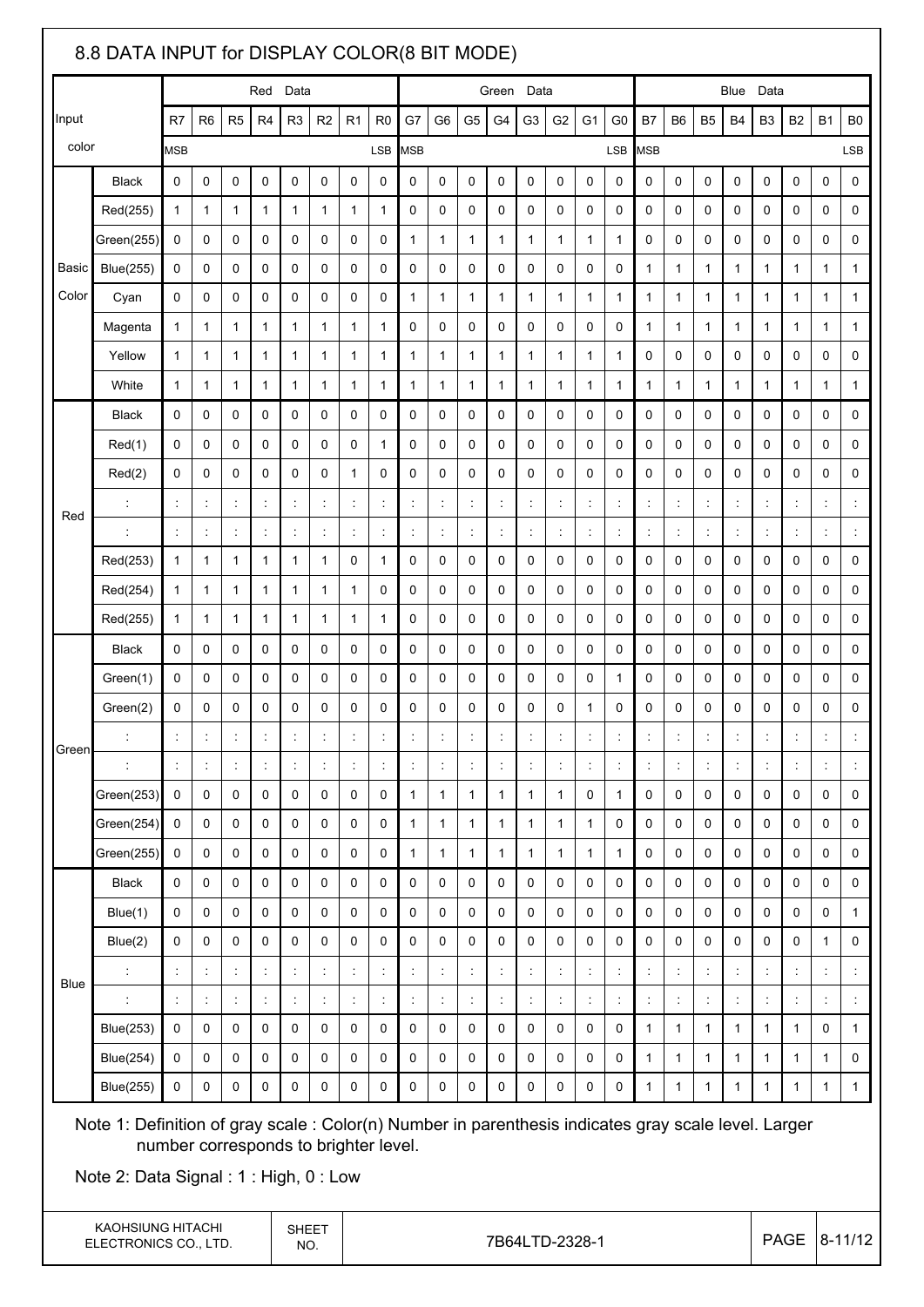### 8.9 DATA INPUT for DISPLAY COLOR (6 BIT MODE)

|              | COLOR &           |                      | Data Signal    |                |                      |                      |                |                |                |                      |                |                      |                      |                          |                      |                |                |                |                      |
|--------------|-------------------|----------------------|----------------|----------------|----------------------|----------------------|----------------|----------------|----------------|----------------------|----------------|----------------------|----------------------|--------------------------|----------------------|----------------|----------------|----------------|----------------------|
|              | <b>Gray Scale</b> | R <sub>5</sub>       | R4             | R <sub>3</sub> | R2                   | R <sub>1</sub>       | R <sub>0</sub> | G <sub>5</sub> | G4             | G <sub>3</sub>       | G <sub>2</sub> | G <sub>1</sub>       | G <sub>0</sub>       | <b>B5</b>                | <b>B4</b>            | B <sub>3</sub> | B <sub>2</sub> | <b>B1</b>      | B <sub>0</sub>       |
|              | <b>Black</b>      | $\mathbf 0$          | 0              | $\mathbf 0$    | $\mathbf 0$          | $\mathbf 0$          | $\mathbf 0$    | 0              | 0              | $\mathbf 0$          | $\mathbf 0$    | $\mathbf 0$          | $\mathbf 0$          | $\mathbf 0$              | $\mathbf 0$          | $\mathbf 0$    | $\mathbf 0$    | 0              | $\mathbf 0$          |
|              | Red (63)          | $\mathbf 1$          | 1              | $\mathbf{1}$   | 1                    | 1                    | 1              | 0              | 0              | $\mathbf 0$          | 0              | 0                    | 0                    | $\mathbf 0$              | $\mathbf 0$          | 0              | $\mathbf 0$    | $\mathbf 0$    | $\mathbf 0$          |
|              | Green (63)        | $\mathbf 0$          | 0              | $\mathbf 0$    | $\mathbf 0$          | $\mathbf 0$          | $\mathbf 0$    | 1              | 1              | $\mathbf{1}$         | 1              | $\mathbf{1}$         | $\mathbf{1}$         | $\mathbf 0$              | $\mathbf 0$          | 0              | $\mathbf 0$    | $\mathbf 0$    | $\pmb{0}$            |
| <b>Basic</b> | <b>Blue (63)</b>  | $\mathbf 0$          | 0              | $\mathbf 0$    | $\mathbf 0$          | $\mathbf 0$          | $\mathbf 0$    | $\mathbf 0$    | $\mathbf 0$    | $\mathbf 0$          | 0              | 0                    | 0                    | 1                        | $\mathbf{1}$         | $\mathbf{1}$   | $\mathbf{1}$   | 1              | $\mathbf{1}$         |
| Color        | Cyan              | $\mathbf 0$          | 0              | 0              | $\mathbf 0$          | $\mathbf 0$          | $\mathbf 0$    | 1              | 1              | 1                    | 1              | 1                    | 1                    | 1                        | 1                    | 1              | 1              | 1              | $\mathbf 1$          |
|              | Magenta           | 1                    | 1              | $\mathbf{1}$   | 1                    | 1                    | 1              | $\mathbf 0$    | $\mathbf 0$    | $\mathbf 0$          | 0              | 0                    | 0                    | 1                        | $\mathbf{1}$         | $\mathbf{1}$   | $\mathbf{1}$   | 1              | $\mathbf{1}$         |
|              | Yellow            | 1                    | 1              | $\mathbf 1$    | 1                    | 1                    | 1              | 1              | 1              | $\mathbf{1}$         | 1              | $\mathbf{1}$         | 1                    | $\mathbf 0$              | $\mathbf 0$          | 0              | $\mathbf 0$    | $\mathbf 0$    | $\pmb{0}$            |
|              | White             | $\mathbf 1$          | 1              | $\mathbf{1}$   | 1                    | $\mathbf 1$          | 1              | 1              | $\mathbf{1}$   | $\mathbf{1}$         | $\mathbf{1}$   | $\mathbf{1}$         | $\mathbf 1$          | 1                        | $\mathbf{1}$         | $\mathbf{1}$   | 1              | 1              | $\mathbf{1}$         |
|              | <b>Black</b>      | $\mathbf 0$          | 0              | 0              | $\mathbf 0$          | $\mathbf 0$          | $\mathbf 0$    | 0              | 0              | $\mathbf 0$          | $\mathbf 0$    | 0                    | $\mathbf 0$          | $\mathbf 0$              | $\mathbf 0$          | 0              | $\mathbf 0$    | $\mathbf 0$    | $\pmb{0}$            |
|              | Red (1)           | 0                    | $\mathbf 0$    | $\mathbf 0$    | $\mathbf 0$          | $\mathbf 0$          | 1              | 0              | 0              | $\mathbf 0$          | 0              | 0                    | $\mathbf 0$          | $\mathbf 0$              | $\mathbf 0$          | 0              | 0              | $\mathbf 0$    | $\mathbf 0$          |
| Red          | Red(2)            | $\mathbf 0$          | 0              | $\mathbf 0$    | $\mathbf 0$          | 1                    | 0              | 0              | $\mathbf 0$    | $\mathbf 0$          | $\mathbf 0$    | 0                    | $\mathbf 0$          | $\mathbf 0$              | $\mathbf 0$          | 0              | $\mathbf 0$    | $\mathbf 0$    | $\pmb{0}$            |
|              |                   | ċ                    | $\ddot{\cdot}$ | $\ddot{\cdot}$ | $\ddot{\phantom{a}}$ | $\ddot{\cdot}$       | $\ddot{\cdot}$ | t              | t              | $\ddot{\cdot}$       | $\ddot{\cdot}$ | ł,                   | $\ddot{\cdot}$       | $\ddot{\cdot}$           | ċ                    | ÷,             | Ì              | Ì              | $\ddot{\cdot}$       |
|              | $\ddot{\cdot}$    | $\ddot{\cdot}$       | $\ddot{\cdot}$ | $\ddot{\cdot}$ | $\ddot{\cdot}$       | $\ddot{\phantom{a}}$ | $\ddot{\cdot}$ | t,             | $\ddot{\cdot}$ | $\ddot{\phantom{a}}$ | $\ddot{\cdot}$ | $\ddot{\phantom{a}}$ | $\ddot{\cdot}$       | $\overline{\phantom{a}}$ | $\ddot{\phantom{a}}$ | $\ddot{\cdot}$ | $\ddot{\cdot}$ | $\ddot{\cdot}$ | $\ddot{\phantom{a}}$ |
|              | Red (62)          | $\mathbf 1$          | 1              | $\mathbf{1}$   | 1                    | 1                    | 0              | 0              | 0              | 0                    | 0              | 0                    | 0                    | $\mathbf 0$              | 0                    | 0              | $\mathbf 0$    | 0              | $\mathbf 0$          |
|              | Red (63)          | 1                    | 1              | $\mathbf{1}$   | 1                    | 1                    | 1              | 0              | 0              | $\mathbf 0$          | $\mathbf 0$    | 0                    | 0                    | $\mathbf 0$              | $\mathbf 0$          | 0              | $\mathbf 0$    | $\mathbf 0$    | $\mathbf 0$          |
|              | <b>Black</b>      | $\mathbf 0$          | 0              | $\mathbf 0$    | $\mathbf 0$          | $\mathbf 0$          | $\mathbf 0$    | 0              | $\mathbf 0$    | $\mathbf 0$          | $\mathbf 0$    | 0                    | $\pmb{0}$            | $\mathbf 0$              | $\mathbf 0$          | $\mathbf 0$    | $\mathbf 0$    | $\mathbf 0$    | $\mathbf 0$          |
|              | Green (1)         | $\mathbf 0$          | 0              | $\mathbf 0$    | $\mathbf 0$          | $\mathbf 0$          | $\mathbf 0$    | 0              | $\mathbf 0$    | $\mathbf 0$          | $\mathbf 0$    | $\mathbf 0$          | 1                    | $\mathbf 0$              | $\mathbf 0$          | 0              | $\mathbf 0$    | 0              | $\mathbf 0$          |
|              | Green (2)         | 0                    | $\mathbf 0$    | $\mathbf 0$    | 0                    | $\mathbf 0$          | 0              | $\mathbf 0$    | 0              | $\mathbf 0$          | 0              | 1                    | $\mathbf 0$          | $\mathbf 0$              | $\mathbf 0$          | 0              | $\mathbf 0$    | $\mathbf 0$    | $\pmb{0}$            |
| Green        | Ì,                | $\ddot{\phantom{a}}$ | İ,             | $\ddot{\cdot}$ | t,                   | $\ddot{\phantom{a}}$ | $\ddot{\cdot}$ | İ,             | t              | $\ddot{\cdot}$       | $\ddot{\cdot}$ | $\ddot{\phantom{a}}$ | $\ddot{\cdot}$       | $\ddot{\cdot}$           | $\ddot{\phantom{a}}$ | $\ddot{\cdot}$ | $\ddot{\cdot}$ | t              | t                    |
|              | Ì                 | $\ddot{\cdot}$       | $\ddot{\cdot}$ | $\ddot{\cdot}$ | $\ddot{\phantom{a}}$ | $\ddot{\cdot}$       | $\ddot{\cdot}$ | t              | $\ddot{\cdot}$ | $\ddot{\cdot}$       | $\ddot{\cdot}$ | Ì                    | $\ddot{\cdot}$       | $\ddot{\cdot}$           | $\ddot{\cdot}$       | $\ddot{\cdot}$ | $\ddot{\cdot}$ | Ì              | $\ddot{\cdot}$       |
|              | Green (62)        | $\mathbf 0$          | 0              | $\mathbf 0$    | 0                    | $\mathbf 0$          | $\pmb{0}$      | 1              | 1              | 1                    | 1              | 1                    | $\pmb{0}$            | $\mathbf 0$              | $\mathbf 0$          | 0              | $\mathbf 0$    | $\mathbf 0$    | $\pmb{0}$            |
|              | Green (63)        | 0                    | 0              | $\mathbf 0$    | 0                    | 0                    | 0              | 1              | $\mathbf{1}$   | $\mathbf{1}$         | 1              | $\mathbf{1}$         | 1                    | $\mathbf 0$              | $\mathbf 0$          | 0              | $\mathbf 0$    | $\mathbf 0$    | $\mathbf 0$          |
|              | <b>Black</b>      | $\mathbf 0$          | 0              | $\mathbf 0$    | $\mathbf 0$          | $\mathbf 0$          | $\mathbf 0$    | 0              | 0              | $\mathbf 0$          | $\mathbf 0$    | 0                    | 0                    | $\mathbf 0$              | $\mathbf 0$          | $\mathbf 0$    | $\mathbf 0$    | $\mathbf 0$    | $\pmb{0}$            |
|              | Blue $(1)$        | $\mathbf 0$          | 0              | $\mathbf 0$    | 0                    | $\mathbf 0$          | $\mathbf 0$    | 0              | 0              | $\mathbf 0$          | $\mathbf 0$    | $\mathbf 0$          | 0                    | 0                        | $\mathbf 0$          | $\pmb{0}$      | $\mathbf 0$    | $\pmb{0}$      | $\mathbf{1}$         |
|              | Blue $(2)$        | $\pmb{0}$            | 0              | $\pmb{0}$      | $\pmb{0}$            | $\pmb{0}$            | $\pmb{0}$      | 0              | 0              | $\pmb{0}$            | $\pmb{0}$      | 0                    | $\pmb{0}$            | $\pmb{0}$                | $\pmb{0}$            | 0              | $\pmb{0}$      | 1              | $\pmb{0}$            |
| <b>Blue</b>  |                   |                      |                |                |                      | Ì                    |                |                |                |                      | $\ddot{\cdot}$ |                      |                      |                          |                      |                |                |                |                      |
|              |                   | $\ddot{\cdot}$       | $\ddot{\cdot}$ | $\ddot{\cdot}$ | t,                   | $\ddot{\phantom{a}}$ |                | t,             | t,             | $\ddot{\cdot}$       | $\ddot{\cdot}$ |                      | $\ddot{\phantom{a}}$ | $\ddot{\cdot}$           |                      | $\ddot{\cdot}$ |                |                |                      |
|              | <b>Blue (62)</b>  | $\mathbf 0$          | $\pmb{0}$      | $\pmb{0}$      | $\pmb{0}$            | $\pmb{0}$            | $\pmb{0}$      | $\pmb{0}$      | $\pmb{0}$      | $\pmb{0}$            | $\pmb{0}$      | $\pmb{0}$            | $\pmb{0}$            | $\mathbf{1}$             | $\mathbf 1$          | $\mathbf 1$    | $\mathbf{1}$   | 1              | $\pmb{0}$            |
|              | <b>Blue (63)</b>  | $\pmb{0}$            | $\pmb{0}$      | $\pmb{0}$      | $\pmb{0}$            | $\pmb{0}$            | $\pmb{0}$      | $\pmb{0}$      | $\pmb{0}$      | $\pmb{0}$            | $\pmb{0}$      | $\pmb{0}$            | $\pmb{0}$            | $\mathbf{1}$             | $\mathbf{1}$         | $\mathbf{1}$   | $\mathbf 1$    | $\mathbf 1$    | $\mathbf{1}$         |
|              |                   |                      |                |                |                      |                      |                |                |                |                      |                |                      |                      |                          |                      |                |                |                |                      |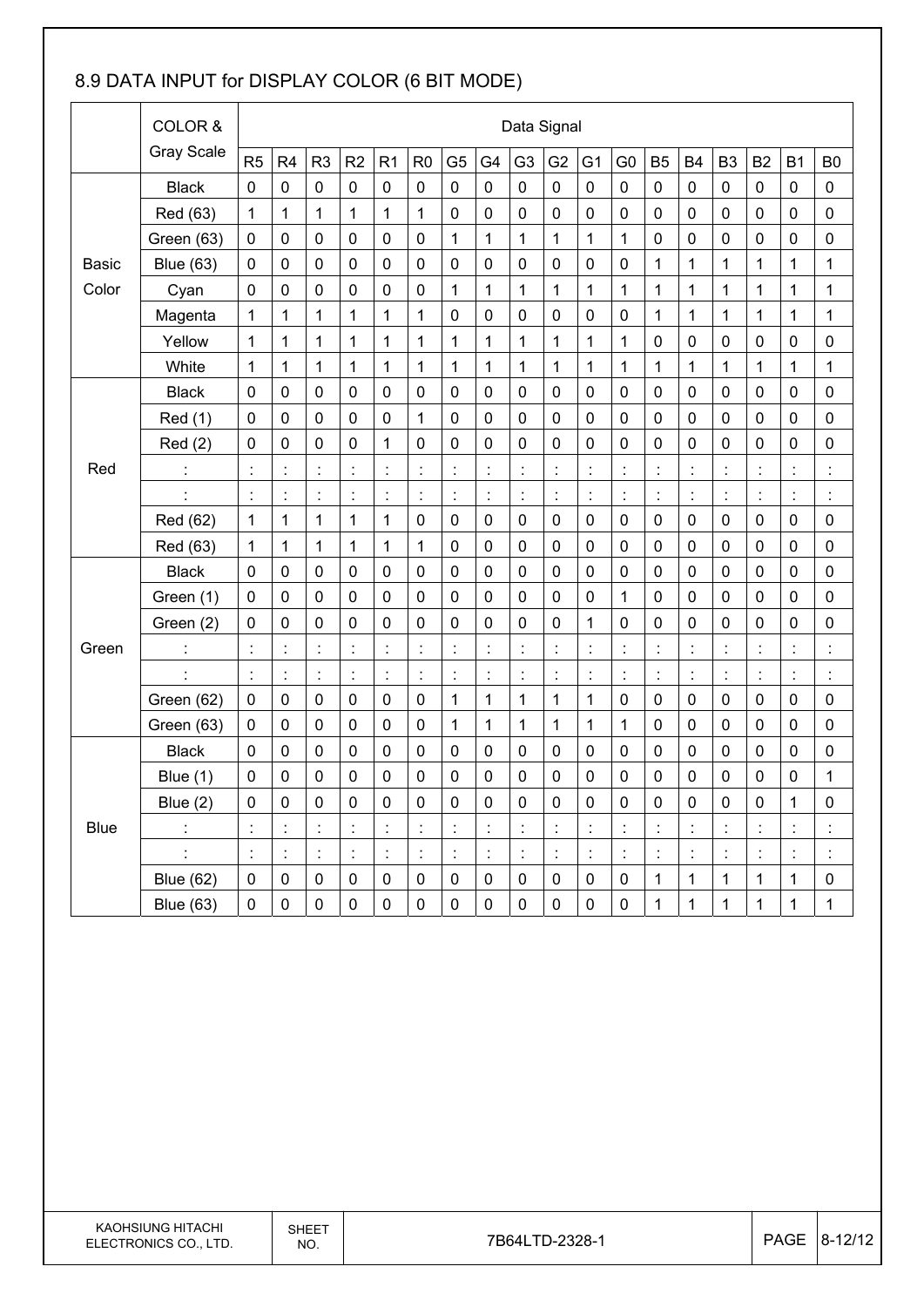